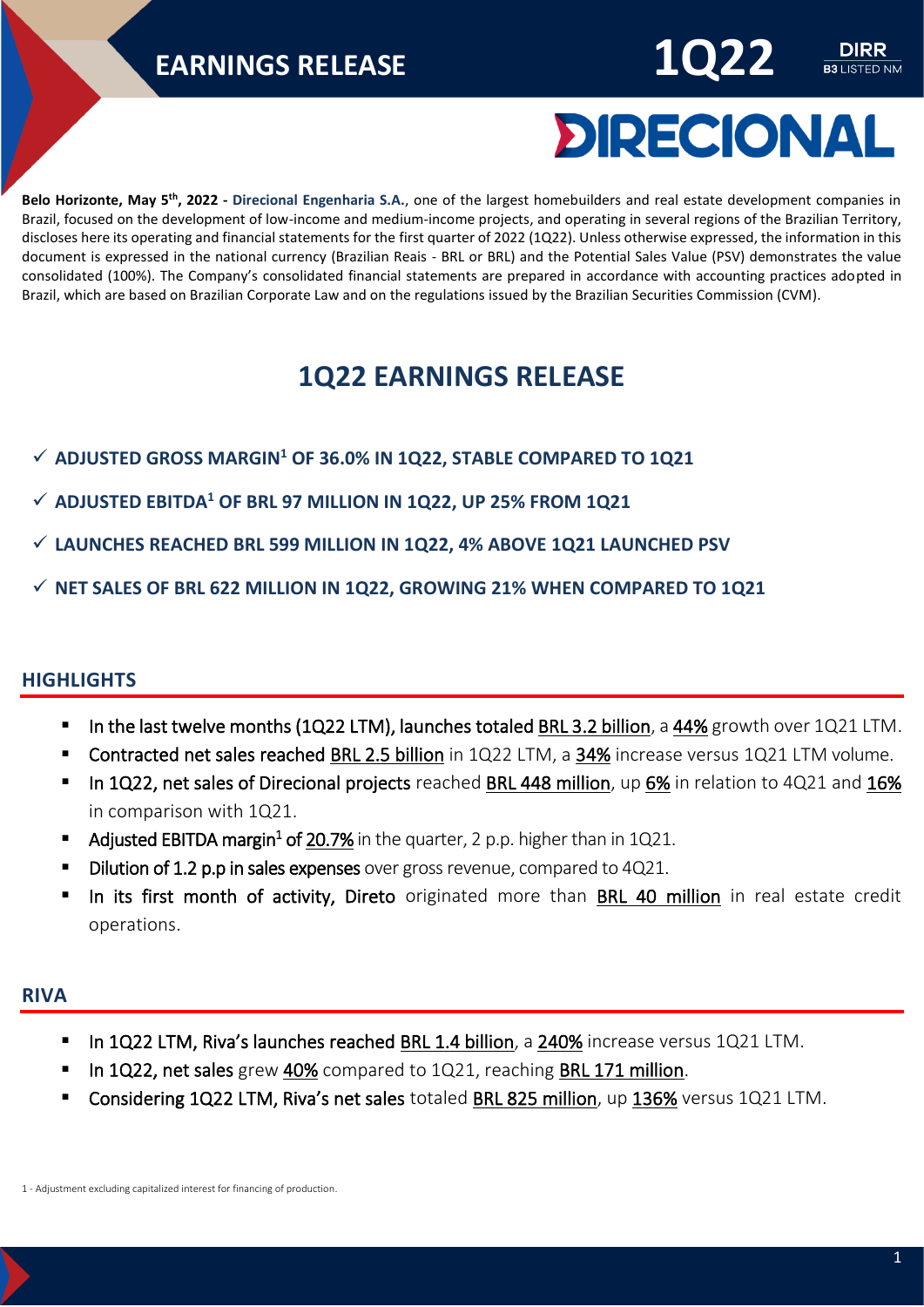



# **DIRECIONAL**

#### <span id="page-1-0"></span>**TABLE OF CONTENTS**

| Deferred Results from Real Estate Sales | 17 |
|-----------------------------------------|----|
|                                         |    |
|                                         |    |
|                                         |    |
|                                         |    |
|                                         |    |
|                                         |    |
|                                         |    |
|                                         |    |
|                                         |    |
|                                         |    |
|                                         |    |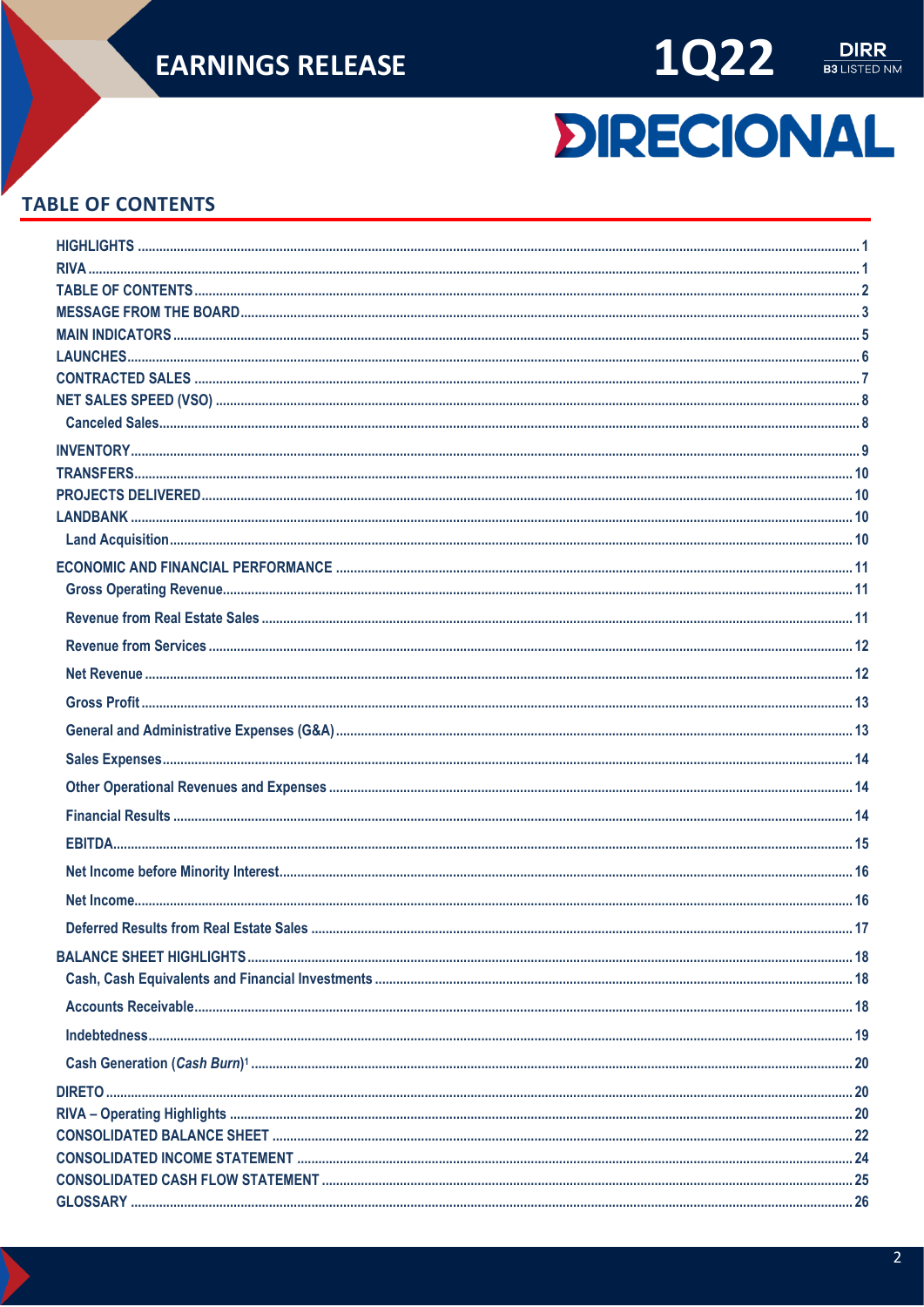

**LISTED NM** 

#### <span id="page-2-0"></span>**MESSAGE FROM THE BOARD**

Following the trend of recent years, 2022 began by showing that risks and uncertainties should continue to be part of the global reality. During the first quarter, we watched closely the conflict between Russia and Ukraine, which brought out elements of greater tension and volatility to the market. The inflationary pressure observed throughout 2021 – and which seemed to show signs of relative normalization this year – has returned to the agenda in the complicated current macroeconomic scenario.

We could also observe a significant change in the conditions previously in force in the sector, especially in the scope of the *Casa Verde e Amarela* program, which in a scenario of relevant cost increases, faced a significant reduction in production capacity of new housing units, and even impacted the interest in operating in some groups of the program (mainly Group 2) by dominant players.

Even with the seasonality of a 1st quarter, a characteristic widely known in the construction sector, we launched 9 more projects during 1Q22, totaling a PSV of BRL 599 million, with approximately two-thirds of the amount referring to products under the Direcional brand, with the remainder at Riva.

During the quarter, we also observed a very positive response regarding the demand for our products, which resulted in a total of BRL 622 million in net sales, with March as the highlight, surpassing November 2021 as the best month in the Company's history in this metric. This performance allowed a 21% growth in PSV contracted in the quarter when compared to the volume in 1Q21. In the Direcional segment, net sales came in at BRL 448 million, 6% higher than in the previous quarter and 16% higher than in the same quarter of the previous year. In turn, the Riva segment also showed higher sales performance than in 1Q21, totaling BRL 171 million in 1Q22, an increase of 40% in the period.

The chart below illustrates the evolution that the Direcional Group has been going through over the past few years. In order to purge the influence of seasonality, the comparison of net sales considering only the first quarters of recent years ratifies the assertiveness of the strategy, through the evident operational growth that the Company has been delivering.



In terms of gross revenue, the result of 1Q22 showed a total amount of BRL 489 million, an increase of 10% compared to 1Q21. Of this total, the real estate sales revenue line accounted for about 97% of the mix, while revenues from services represented the remaining 3%. It is worth mentioning that, in the twelve-month period ended in 1Q22 (1Q22 LTM), gross operating revenue reached BRL 2 billion, a volume 11% higher than that observed in 1Q21 LTM.

Net revenue grew 13% in 1Q22 compared to 1Q21, totaling BRL 468 million. When we consider the significant increase in sales reported in recent quarters, and also considering the expectations regarding the evolution of the construction of these units, we see a favorable scenario to achieve new growth in this line. The considerable increase in revenues to be appropriated (REF), which we also highlight here, further support this view.

Also considering the revenues generated through the activity of unconsolidated SPEs in Direcional's balance sheet (jointly controlled companies), the total volume of net revenue, adding the revenue from these projects to the accounting revenue, was BRL 514 million in the quarter (+18% over 1Q21) and BRL 2.0 billion in 1Q22 LTM (+17% over 1Q21 LTM).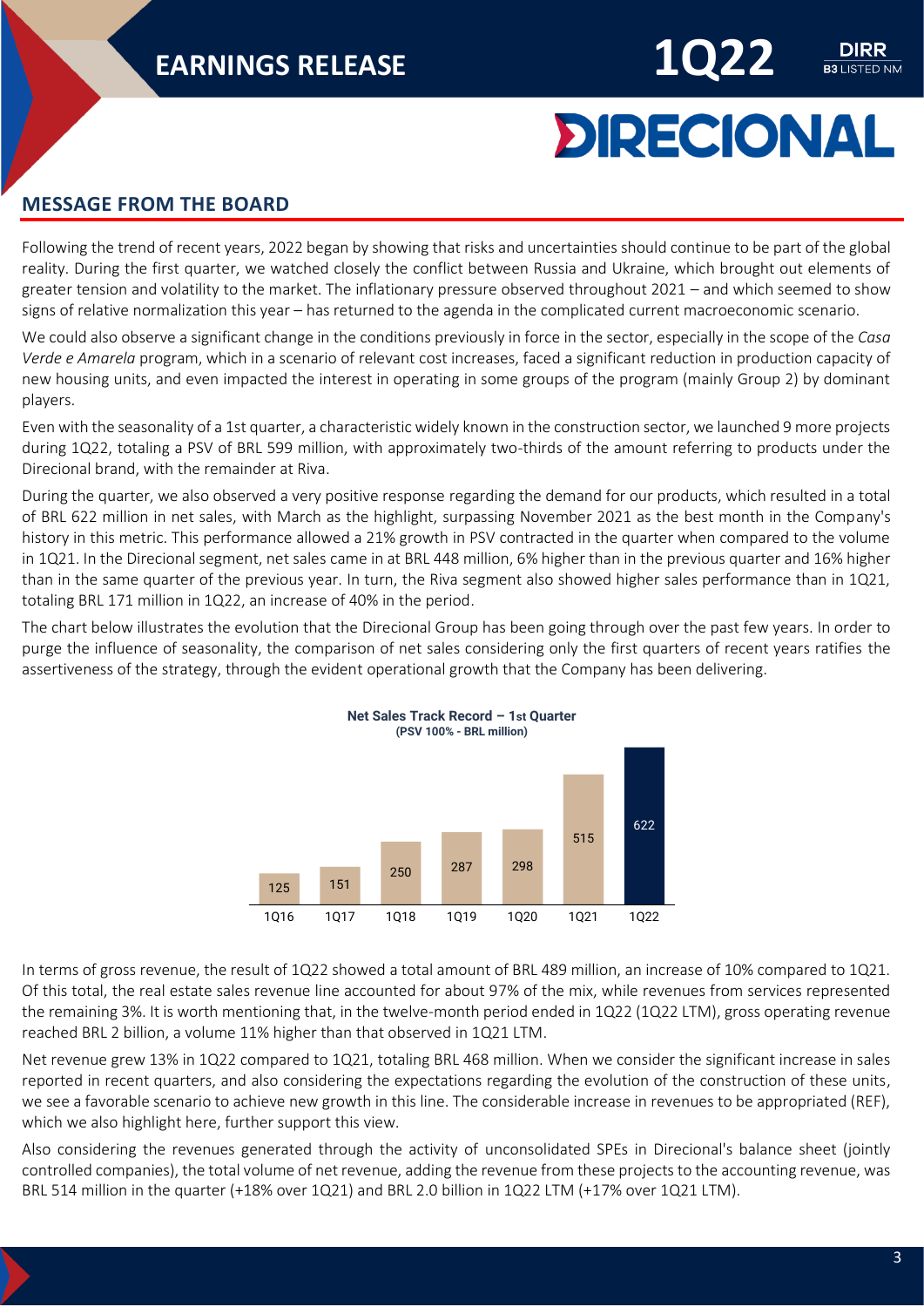# **DIRECIONAL**

**B3** LISTED NM

From the perspective of efficiency in cost management, we believe it is important to highlight, once again, the essential role of our process of detailed monitoring of project budgets, evaluating and adjusting the numbers of each of them recurrently. As a result, adjusted gross profit<sup>1</sup> in 1Q22 totaled BRL 168 million, an increase of 13% compared to 1Q21, representing an adjusted gross margin<sup>1</sup> of 36.0% – remaining one of the most outstanding in the sector. In 1Q22 LTM, adjusted gross profit was BRL 671 million, with a margin of 36.6%.

General and administrative expenses for the quarter remained in line with the amount recorded in the previous quarter, while commercial expenses decreased by 16% in the same period of comparison, with a dilution of 0.8 p.p. over net sales. As a result, adjusted EBITDA<sup>1</sup> in 1Q22 reached BRL 97 million, 25% higher than in 1Q21, with an adjusted EBITDA margin<sup>1</sup> of 20.7%, a gain of 1.9 p.p. in the period. It is worth mentioning that, considering the last twelve months ended in 1Q22, adjusted EBITDA totaled BRL 397 million, representing an EBITDA margin of 21.7%.

With the aforementioned performance, the Company's net income was BRL 27 million in 1Q22, resulting in a net margin of 5.9%. However, analyzing the net income disregarding the non-recurring effects caused by (i) the equity swap indexed to Company's own shares, contracted under the share buyback program, as approved in December 2021, which caused a negative impact on 1Q22 result in the amount of BRL 5 million; and (ii) expenses arising from the portfolio sale operation in the amount of BRL 3 million, net income would have reached the amount of BRL 36 million.



Our capital structure has remained conservative, something we consider ideal to allow operations to grow in a healthy manner. The cash, cash equivalents and financial investments position came in at BRL 1.1 billion in 1Q22, while the gross balance of loans and financing was BRL 1.3 billion. Considering the amortization schedule of our indebtedness, it is worth noting that the current cash position is more than sufficient to cover the next 4 years of total gross indebtedness. The weighted average maturity was 39 months, with approximately 86% of total indebtedness being long-term. The leverage ratio, measured by adjusted net debt<sup>2</sup> in relation to shareholders' equity, reached 15.4% in the quarter.

During February, after approval by the Administrative Council of Economic Defense (CADE), we had the great satisfaction of starting the activities of Direto. Aiming to maintain its operations in both the wholesale and retail lines, the subsidiary intermediated, in its first month, real estate credit operations that exceeded BRL 40 million. We are very optimistic about the development potential that Direto can achieve, and we believe that the path we are paving is very promising and full of opportunities, potentially promoting a new avenue of growth and value creation for the Direcional Group.

We could not fail to dedicate a space in our letter to a theme that has been increasingly part of our daily lives here in the Direcional Group. After expanding the scope of the Company's ESG committee, increasing the number and the responsibilities of the different areas that comprise it, and after finalizing the analysis of our materiality matrix, which was attended by different stakeholders, we maintain our engagement in the collection and calculation of the indicators that will be addressed in our Annual Sustainability Report. The commitment of employees from the most diverse areas of activity has been crucial to build the material that is taking the form of our report.

For this and for all the commitment we see in the attitudes of everyone who does their best for Direcional, we would like to express our deepest thanks. That the challenges that will arise in 2022 motivate us to seek the best paths and to be increasingly willing to go further, as it has been throughout our 41 years of history.

Thank You,

#### The Management - Direcional Engenharia S.A.

<sup>1 -</sup> Adjustment excluding capitalized interest for financing of production.

<sup>2 -</sup> Net Debt: adjusted by balance of interest swap operation agreements.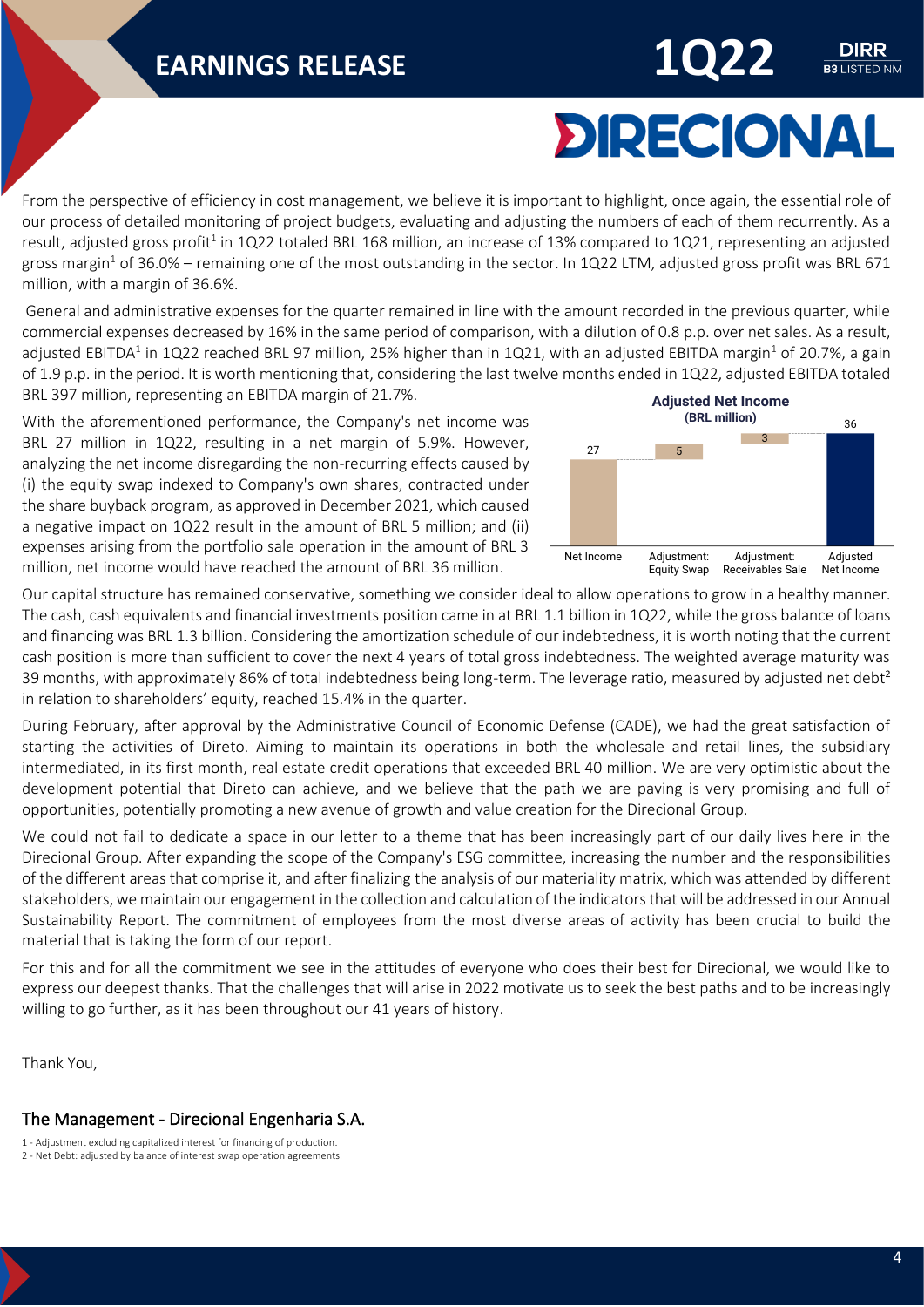

 $\frac{\text{DIRR}}{\text{B3 LISTED NM}}$ 

# **DIRECIONAL**

#### <span id="page-4-0"></span>**MAIN INDICATORS**

|                                               | <b>1Q22</b><br>(a) | 4Q21<br>(b) | <b>1Q21</b><br>(c) | $\Delta\,\%$<br>(a/b) | $\Delta$ %<br>(a/c) |
|-----------------------------------------------|--------------------|-------------|--------------------|-----------------------|---------------------|
| <b>Financial Indicators</b>                   |                    |             |                    |                       |                     |
| Net Revenue (BRL '000)                        | 468.094            | 486.971     | 413.885            | $-3,9%$               | 13,1%               |
| Gross Profit (BRL '000)                       | 167.158            | 177.642     | 147.668            | $-5,9%$               | 13,2%               |
| Gross Margin                                  | 35,7%              | 36,5%       | 35,7%              | $-0,8$ p.p.           | 0,0 p.p.            |
| Adjusted Gross Profit <sup>1</sup> (BRL '000) | 168.298            | 178.911     | 148.955            | $-5,9%$               | 13,0%               |
| Adjusted Gross Margin <sup>1</sup>            | 36,0%              | 36,7%       | 36,0%              | $-0,8$ p.p.           | 0,0 p.p.            |
| Adjusted EBITDA <sup>1</sup> (BRL '000)       | 97.033             | 109.761     | 77.803             | $-11,6%$              | 24,7%               |
| Adjusted EBITDA Margin <sup>1</sup>           | 20,7%              | 22,5%       | 18,8%              | $-1,8$ p.p.           | 1,9 p.p.            |
| Adjusted Net Income <sup>2</sup> (BRL '000)   | 35.632             | 50.945      | 27.106             | $-30,1%$              | 31,5%               |
| Adjusted Net Margin <sup>2</sup>              | 7,6%               | 10,5%       | 6,5%               | $-2,8$ p.p.           | 1,1 p.p.            |
| Launches                                      |                    |             |                    |                       |                     |
| PSV Launched - 100% (BRL '000)                | 599.069            | 693.381     | 577.060            | $-13,6%$              | 3,8%                |
| Direcional                                    | 396.445            | 335.827     | 450.862            | 18,1%                 | $-12,1%$            |
| Riva                                          | 202.623            | 357.554     | 126.197            | $-43,3%$              | 60,6%               |
| PSV Launched - % Company (BRL '000)           | 557.281            | 633.817     | 454.230            | $-12,1%$              | 22,7%               |
| Direcional                                    | 354.658            | 335.827     | 328.032            | 5,6%                  | 8,1%                |
| Riva                                          | 202.623            | 297.990     | 126.197            | $-32,0%$              | 60,6%               |
| <b>Launched Units</b>                         | 2.831              | 3.146       | 2.471              | $-10,0%$              | 14,6%               |
| Direcional                                    | 2.136              | 1.909       | 2.009              | 11,9%                 | 6,3%                |
| Riva                                          | 695                | 1.237       | 462                | $-43,8%$              | 50,4%               |
| <b>Contracted Net Sales</b>                   |                    |             |                    |                       |                     |
| Net PSV Contracted - 100% (BRL '000)          | 621.942            | 667.758     | 514.964            | $-6,9%$               | 20,8%               |
| Direcional                                    | 447.912            | 423.415     | 385.068            | 5,8%                  | 16,3%               |
| Riva                                          | 171.226            | 239.152     | 122.150            | $-28,4%$              | 40,2%               |
| Old Harvest <sup>3</sup>                      | 2.803              | 5.190       | 7.747              | $-46,0%$              | $-63,8%$            |
| Net PSV Contracted - % Co. (BRL '000)         | 507.991            | 537.662     | 438.944            | $-5,5%$               | 15,7%               |
| Direcional                                    | 371.973            | 358.639     | 323.468            | 3,7%                  | 15,0%               |
| Riva                                          | 134.559            | 175.889     | 110.017            | $-23,5%$              | 22,3%               |
| Old Harvest                                   | 1.458              | 3.135       | 5.459              | $-53,5%$              | $-73,3%$            |
| <b>Contracted Units</b>                       | 2.945              | 3.146       | 2.702              | $-6,4%$               | 9,0%                |
| Direcional                                    | 2.347              | 2.318       | 2.250              | 1,3%                  | 4,3%                |
| Riva                                          | 592                | 813         | 430                | $-27,2%$              | 37,7%               |
| Old Harvest                                   | 6                  | 15          | 22                 | $-60,0%$              | $-72,7%$            |
| Consolidated Net Sales Speed - (% PSV)        | 16%                | 17%         | 17%                | $-1$ p.p.             | $-1$ p.p.           |
| Direcional VSO - (% PSV)                      | 18%                | 17%         | 17%                | 1 p.p.                | 1 p.p.              |
| Riva VSO - (% PSV)                            | 14%                | 19%         | 20%                | $-5$ p.p.             | $-6$ p.p.           |
| Old Harvest VSO - (% PSV)                     | $3\%$              | 4%          | 5%                 | $-2$ p.p.             | $-2$ p.p.           |
| <b>Other Indicators</b>                       | <b>1Q22</b>        | 4Q21        | 3Q21               | <b>2Q21</b>           | <b>1Q21</b>         |
| Adjusted Annualized ROE <sup>2</sup>          | 11%                | 16%         | 16%                | 14%                   | 9%                  |
| Cash and Cash Equivalents (BRL '000)          | 1.060.253          | 1.049.160   | 934.763            | 946.589               | 974.980             |
| Gross Debt (BRL'000)                          | 1.290.949          | 1.241.402   | 1.201.201          | 1.190.639             | 1.077.179           |
| Adjusted Net Debt <sup>4</sup> (BRL '000)     | 230.696            | 195.910     | 266.238            | 241.610               | 104.208             |
| Total Shareholder's Equity (BRL '000)         | 1.491.187          | 1.458.780   | 1.356.494          | 1.297.797             | 1.348.987           |
| Cash Generation (Cash Burn) <sup>5</sup>      | $-34.406$          | 19.542      | $-22.700$          | $-28.929$             | 14.735              |
| Net Debt <sup>4</sup> / Equity                | 15,5%              | 13,4%       | 19,6%              | 18,6%                 | 7,7%                |
| Inventory - 100 % (PSV - BRL '000)            | 3.310.357          | 3.257.244   | 3.178.011          | 2.721.703             | 2.555.989           |
| LandBank - 100 % (PSV - BRL '000)             | 27.797.921         | 26.806.722  | 25.474.475         | 26.486.852            | 24.936.829          |
| LandBank - Units                              | 156.004            | 151.744     | 147.702            | 151.357               | 144.223             |

1 - Adjustment excluding capitalized interest for financing of production.

2 - Adjustment excluding non-recurring expenses with the sale of receivables and the equity swap result.

3 - Old Harvest: comprises projects of the middle-income, upper-middle income and commercial segments developed in the former model.

4 - Adjustment: balance of open positions in swap agreements.

5 - Cash Generation (Cash Burn): net debt variation adjusted by payment of dividends, stock repurchase, and variation in the balance of interest swap operation agreements.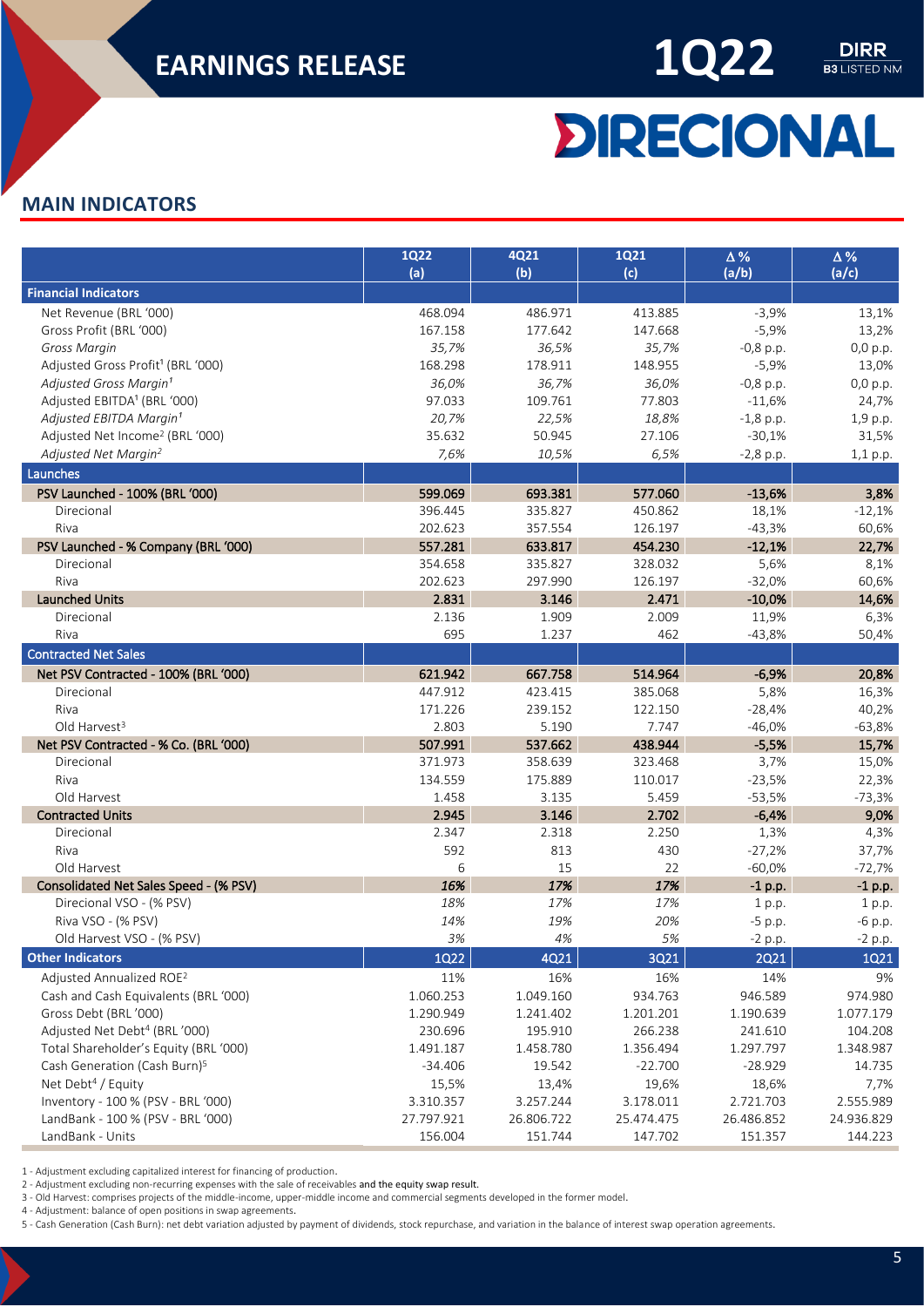

DIRR **B3 LISTED NM** 

#### <span id="page-5-0"></span>**LAUNCHES**

Direcional launched 9 new projects in 1Q22, totaling a PSV of BRL 599 million (BRL 557 million % Company), 4% above the amount launched in 1Q21 and 14% below 4Q21. The representativeness of Direcional's products in the mix of launches reached 66%, while Riva's represented 34% of launched PSV.

Considering the last twelve months ended in the 1<sup>st</sup> quarter of 2022 (1Q22 LTM), the volume of launches grew 44% compared to the same period of the previous year (1Q21 LTM). In this sense, it is worth noting Riva's important contribution to the total amount launched in the last twelve months.

Finally, it is worth mentioning that the Group's stake (Direcional + Riva) reached 93% of the PSV launched in the quarter, versus 79% in 1Q21 and 91% in 4Q21. This trend is in line with the strategy of growing results with increased participation in projects.



Table below provides further information on projects launched in 1Q22:

| <b>Launches</b>                     | <b>1Q22</b><br>(a) | 4Q21<br>(b) | <b>1Q21</b><br>(c) | $\Delta\%$<br>(a/b) | $\Delta\%$<br>(a/c) |
|-------------------------------------|--------------------|-------------|--------------------|---------------------|---------------------|
| PSV Launched - 100% (BRL '000)      | 599.069            | 693,381     | 577,060            | $-13.6%$            | 3.8%                |
| Direcional                          | 396,445            | 335,827     | 450,862            | 18.1%               | $-12.1%$            |
| Riva                                | 202,623            | 357,554     | 126,197            | $-43.3%$            | 60.6%               |
| PSV Launched - % Company (BRL '000) | 557,281            | 633,817     | 454,230            | $-12.1%$            | 22.7%               |
| Direcional                          | 354,658            | 335,827     | 328,032            | 5.6%                | 8.1%                |
| Riva                                | 202,623            | 297,990     | 126,197            | $-32.0%$            | 60.6%               |
| <b>Launched Units</b>               | 2,831              | 3,146       | 2,471              | $-10.0%$            | 14.6%               |
| Direcional                          | 2,136              | 1,909       | 2,009              | 11.9%               | 6.3%                |
| Riva                                | 695                | 1.237       | 462                | $-43.8%$            | 50.4%               |
| Average % Company                   | 93.0%              | 91.4%       | 78.7%              | 2 p.p.              | 14 p.p.             |
| Average Price (BRL/unit)            | 211,610            | 220,401     | 233,533            | $-4.0%$             | $-9.4%$             |
| Direcional                          | 185,602            | 175,918     | 224,421            | 5.5%                | $-17.3%$            |
| Riva                                | 291.544            | 289.049     | 273.155            | 0.9%                | 6.7%                |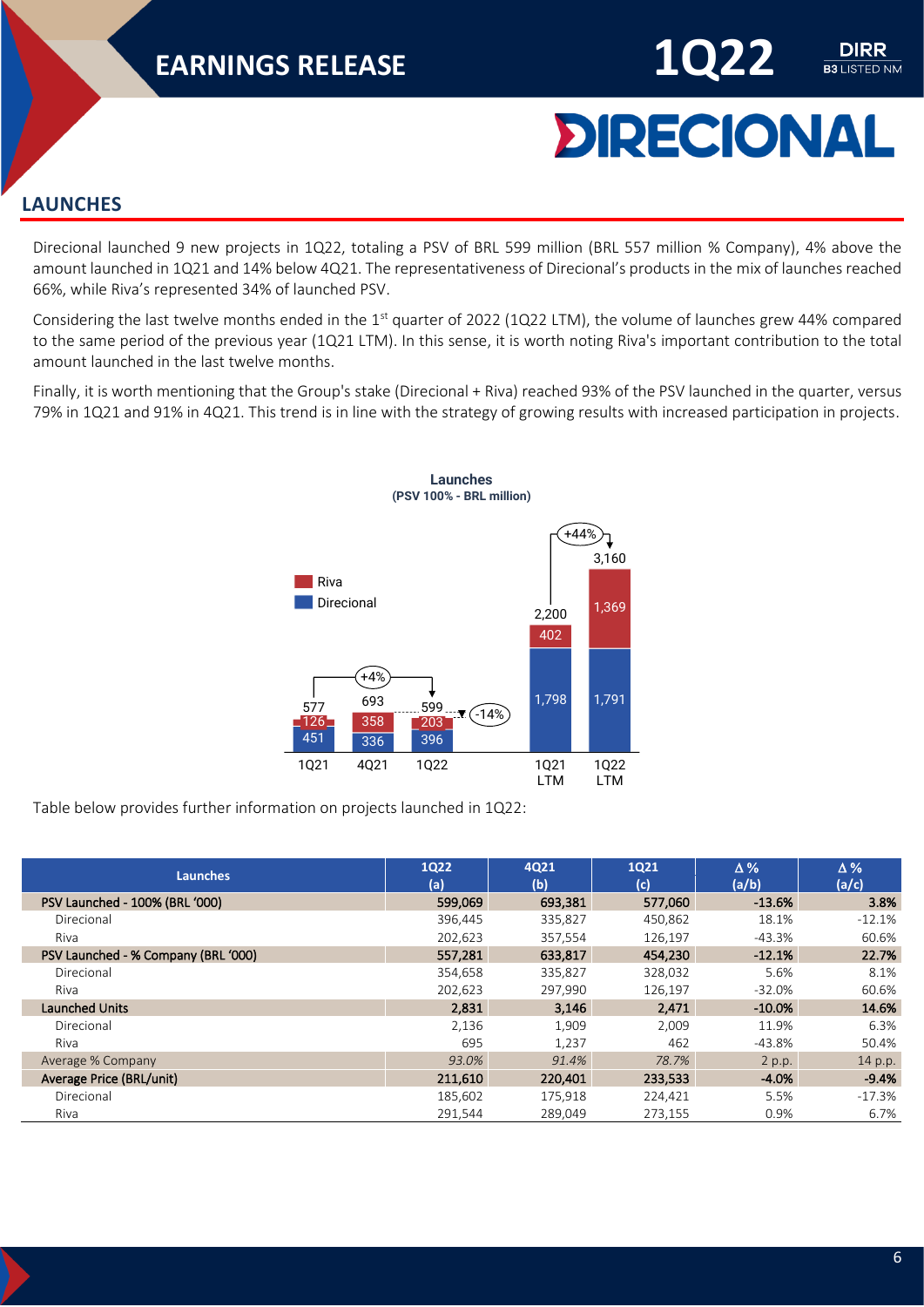

DIRR **B3 LISTED NM** 

#### <span id="page-6-0"></span>**CONTRACTED SALES**

Net sales contracted during 1Q22 totaled BRL 622 million (BRL 508 million % Company), growing 21% versus 1Q21, and dropping 7% versus 4Q21. It is worth noting that March 2022 marked the best month of net sales in Company's history. As a result, Direcional recorded its highest sales volume for a 1<sup>st</sup> quarter.

In the Direcional segment, net sales reached BRL 448 million in 1Q22, growing 6% over 4Q21 and 16% over 1Q21, confirming the segment's resilience.

In 1Q22 LTM, net sales totaled BRL 2.5 billion (BRL 2.1 billion % Company), a 34% increase in comparison with 1Q21 LTM. In this period, Riva represented about 32% in the sales *mix*, while Direcional products accounted for 67% of the total sales. In both segments, there was an increase in net contracted PSV.



Table below consolidates the information on contracted net sales in 1Q22:

| <b>Contracted Net Sales</b>                     | <b>1Q22</b><br>(a) | 4Q21<br>(b) | <b>1Q21</b><br>(c) | $\Delta\%$<br>(a/b) | $\Delta\%$<br>(a/c) |
|-------------------------------------------------|--------------------|-------------|--------------------|---------------------|---------------------|
| Net Contracted Sales - PSV 100% (BRL '000)      | 621,942            | 667,758     | 514,964            | $-6.9%$             | 20.8%               |
| Direcional                                      | 447,912            | 423,415     | 385,068            | 5.8%                | 16.3%               |
| Riva                                            | 171,226            | 239,152     | 122,150            | $-28.4%$            | 40.2%               |
| Old Harvest <sup>1</sup>                        | 2,803              | 5,190       | 7,747              | $-46.0%$            | $-63.8%$            |
| Net Contracted Sales - PSV % Company (BRL '000) | 507,991            | 537,662     | 438,944            | $-5.5%$             | 15.7%               |
| Direcional                                      | 371,973            | 358,639     | 323,468            | 3.7%                | 15.0%               |
| Riva                                            | 134,559            | 175,889     | 110,017            | $-23.5%$            | 22.3%               |
| Old Harvest                                     | 1,458              | 3,135       | 5,459              | -53.5%              | $-73.3%$            |
| <b>Contracted Units</b>                         | 2,945              | 3,146       | 2,702              | $-6.4%$             | 9.0%                |
| Direcional                                      | 2,347              | 2,318       | 2,250              | 1.3%                | 4.3%                |
| Riva                                            | 592                | 813         | 430                | $-27.2%$            | 37.7%               |
| Old Harvest                                     | 6                  | 15          | 22                 | $-60.0\%$           | -72.7%              |
| Net Sales Speed (VSO) in PSV                    | 16%                | 17%         | 17%                | $-1$ p.p.           | $-1$ p.p.           |
| Direcional                                      | 18%                | 17%         | 17%                | 1 p.p.              | 1 p.p.              |
| Riva                                            | 14%                | 19%         | 20%                | $-5$ p.p.           | $-6$ p.p.           |
| Old Harvest                                     | 3%                 | 4%          | 5%                 | $-2$ p.p.           | $-2$ p.p.           |

1 - Old Harvest: Comprises projects of the middle income, upper-middle income and commercial segments, developed in the former model.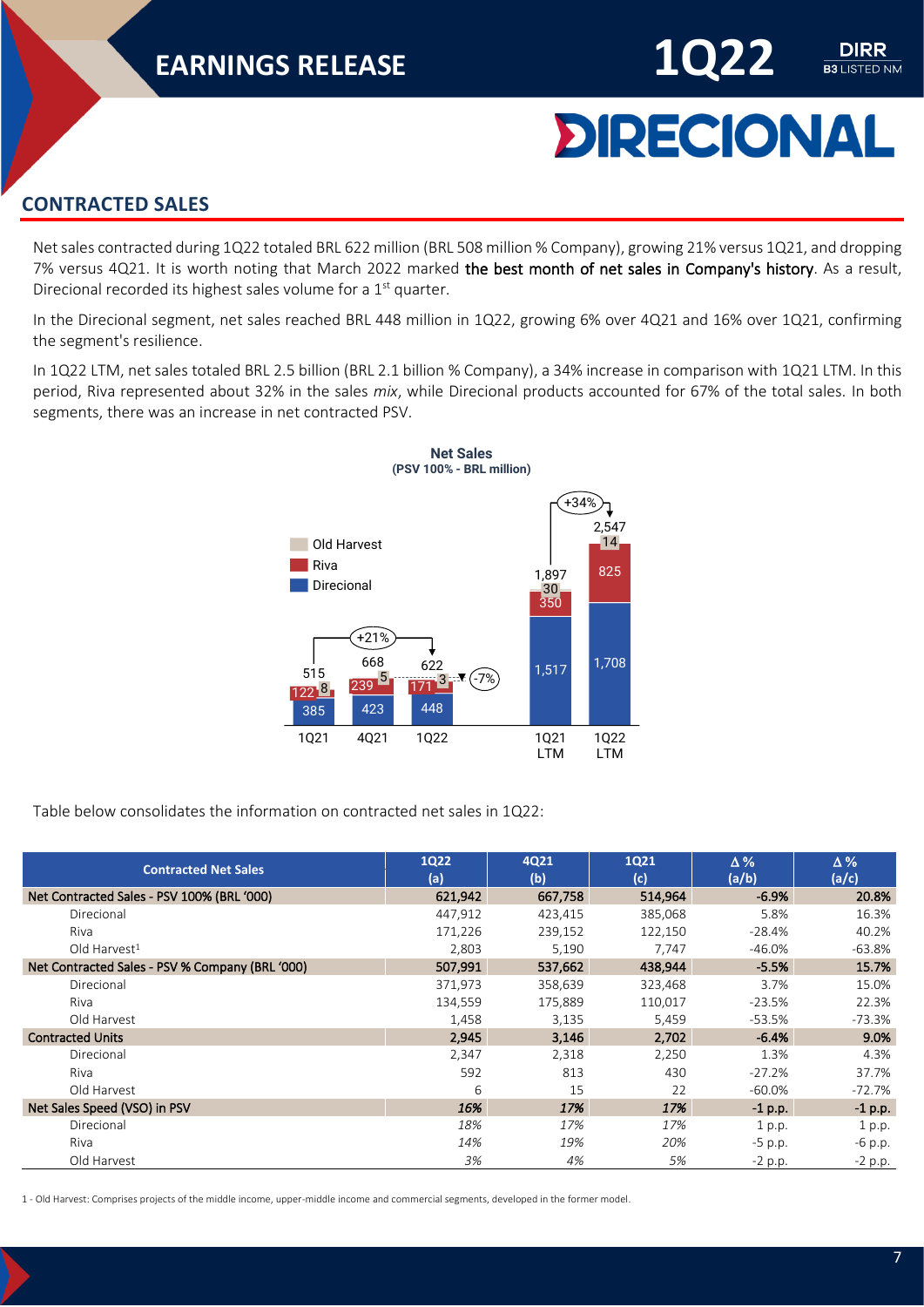# **DIRECIONAL**

DIRR **B3 LISTED NM** 

#### <span id="page-7-0"></span>**NET SALES SPEED (VSO)**

In 1Q22, net sales speed, measured by the VSO index (sales-over-supply ratio), reached 16%. The VSO of projects at Direcional, excluding Old Harvest segment, reached 18% in the quarter, while the VSO of Riva segment was 14%.

However, it should be noted that a relevant part of the launches took place at the end of the quarter. Consequently, these products did not have enough sales time in the period. In order to properly analyze the speed of sales, disregarding this distortion, the inventory VSO was also calculated, that is, excluding the PSV launched in 1Q22 and its respective sales. In this scenario, the index reached 17%. In Direcional ex-Old Harvest projects, the inventory VSO reached 19%, and in the Riva segment, it was 16%.



#### <span id="page-7-1"></span>Canceled Sales

In 1Q21, the total number of canceled sales was BRL 91 million (BRL 74 million % Company), a decrease of 2% compared to 4Q21. The percentage of canceled sales on gross sales was 12.8% in the quarter.

Considering the 12-month period ended in 1Q22, the canceled sales totaled BRL 338 million (BRL 284 million % Company), a volume 27% higher than that recorded in 1Q21 LTM. However, the ratio of canceled sales to gross sales fell 0.6 b.p., from 12.3% to 11.7% in the period.

The table below shows more information regarding 1Q22:

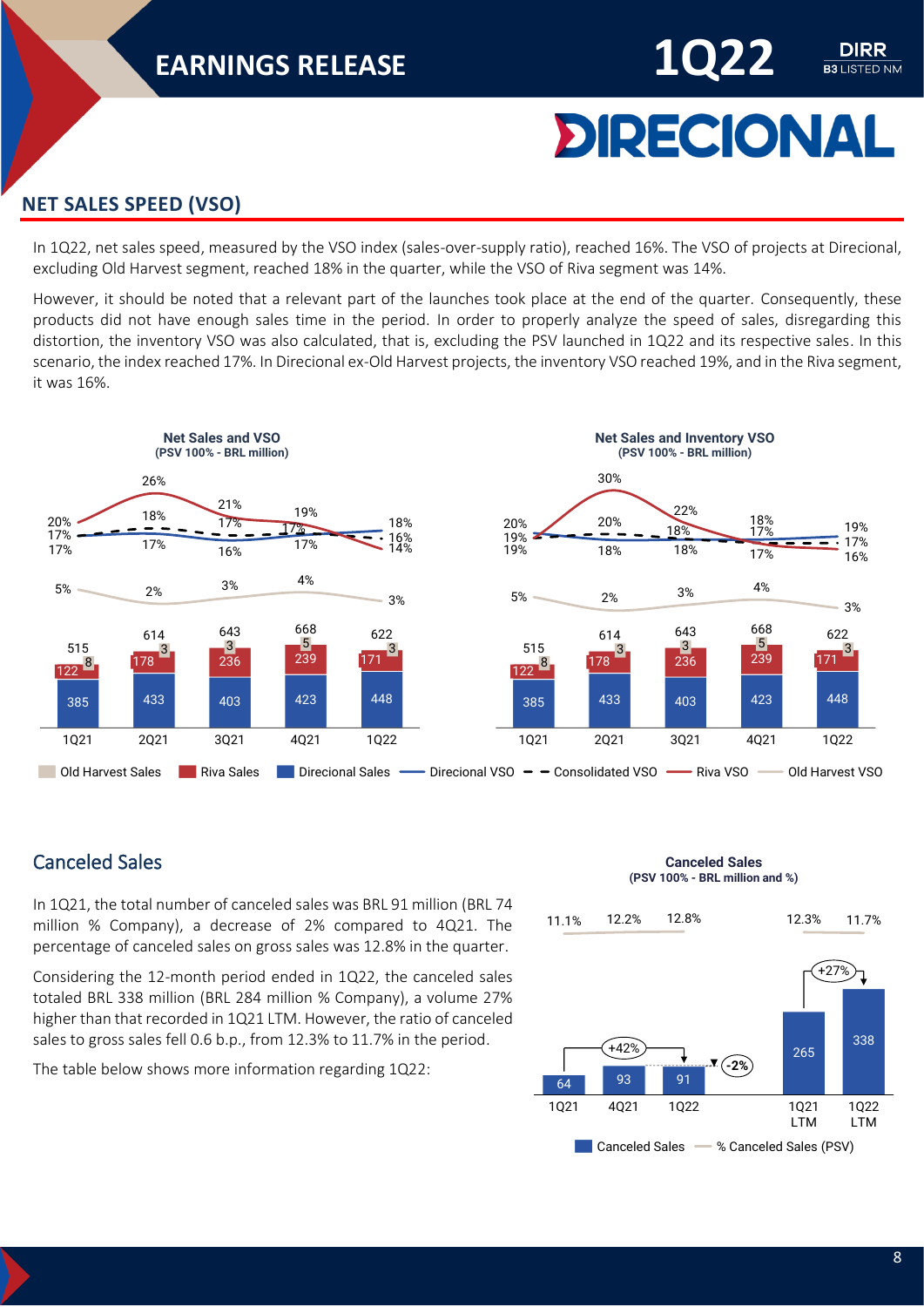

# **DIRECIONAL**

| Canceled Sales <sup>1</sup>             | 1022<br>(a) | 4021<br>(b) | 1021<br>(c) | $\Delta\%$<br>(a/b) | $\Delta\%$<br>(a/c) |
|-----------------------------------------|-------------|-------------|-------------|---------------------|---------------------|
| Canceled Sales (100 % - BRL '000)       | $-91,020$   | $-93,208$   | $-64,176$   | $-2.3%$             | 41.8%               |
| Gross PSV Contracted (100%)             | 712.961     | 760.966     | 579.141     | $-6.3%$             | 23.1%               |
| % Canceled Sales / Gross PSV Contracted | 12.8%       | 12.2%       | 11.1%       | 1 p.p.              | 2 p.p.              |
| Canceled Sales (% Company - BRL '000)   | $-73.923$   | $-81.397$   | $-57.598$   | $-9.2%$             | 28.3%               |
| Gross PSV Contracted (% Company)        | 581.914     | 619,059     | 496,543     | $-6.0\%$            | 17.2%               |
| % Canceled Sales / Gross PSV Contracted | 12.7%       | 13.1%       | 11.6%       | $0$ p.p.            | 1 p.p.              |

1 - In canceled PSV, transfers of credit from customers of the unit originally acquired to another unit of our inventory are disregarded.

#### <span id="page-8-0"></span>**INVENTORY**

Direcional ended 1Q22 with 14,513 units in inventory, totaling a PSV of BRL 3.3 billion (BRL 2.7 billion % Company).

Table below shows the inventory at market value, detailed by stage of construction and by type of product. It is worth mentioning that less than 6% of the total PSV refers to completed units, with 2% related to Direcional projects (ex-Old Harvest), and less than 1% related to Riva products.

|                                                         |                   | <b>PSV Total</b> |                |              |                   |             |                    |              |
|---------------------------------------------------------|-------------------|------------------|----------------|--------------|-------------------|-------------|--------------------|--------------|
| <b>Breakdown of Inventory at</b><br><b>Market Value</b> | <b>Direcional</b> | <b>Riva</b>      | Old Harvest    | <b>Total</b> | <b>Direcional</b> | <b>Riva</b> | <b>Old Harvest</b> | <b>Total</b> |
| In progress (BRL million)                               | 2.046             | 1,078            | $\overline{0}$ | 3,124        | 1,697             | 857         | $\overline{0}$     | 2,554        |
| % Total                                                 | 62%               | 33%              | 0%             | 94%          | 62%               | 32%         | 0%                 | 94%          |
| Completed (BRL million)                                 | 61                | 14               | 111            | 186          | 55                | 14          | 95                 | 164          |
| % Total                                                 | 2%                | 0%               | 3%             | 6%           | 2%                | 1%          | 4%                 | 6%           |
| <b>Total (BRL million)</b>                              | 2.107             | 1.092            | 111            | 3.310        | 1.753             | 870         | 95                 | 2.719        |
| % Total                                                 | 64%               | 33%              | 3%             | 100%         | 64%               | 32%         | 4%                 | 100%         |
| <b>Total Units</b>                                      | 10,561            | 3,651            | 301            | 14,513       | 10,561            | 3,651       | 301                | 14,513       |
| % Total Units                                           | 73%               | 25%              | 2%             | 100%         | 73%               | 25%         | 2%                 | 100%         |

The following charts show further information on the evolution and breakdown of the inventory. It should be noted that 72% of the PSV in inventory accounts for projects launched from 2021 on.



**Inventory by Launch Period**

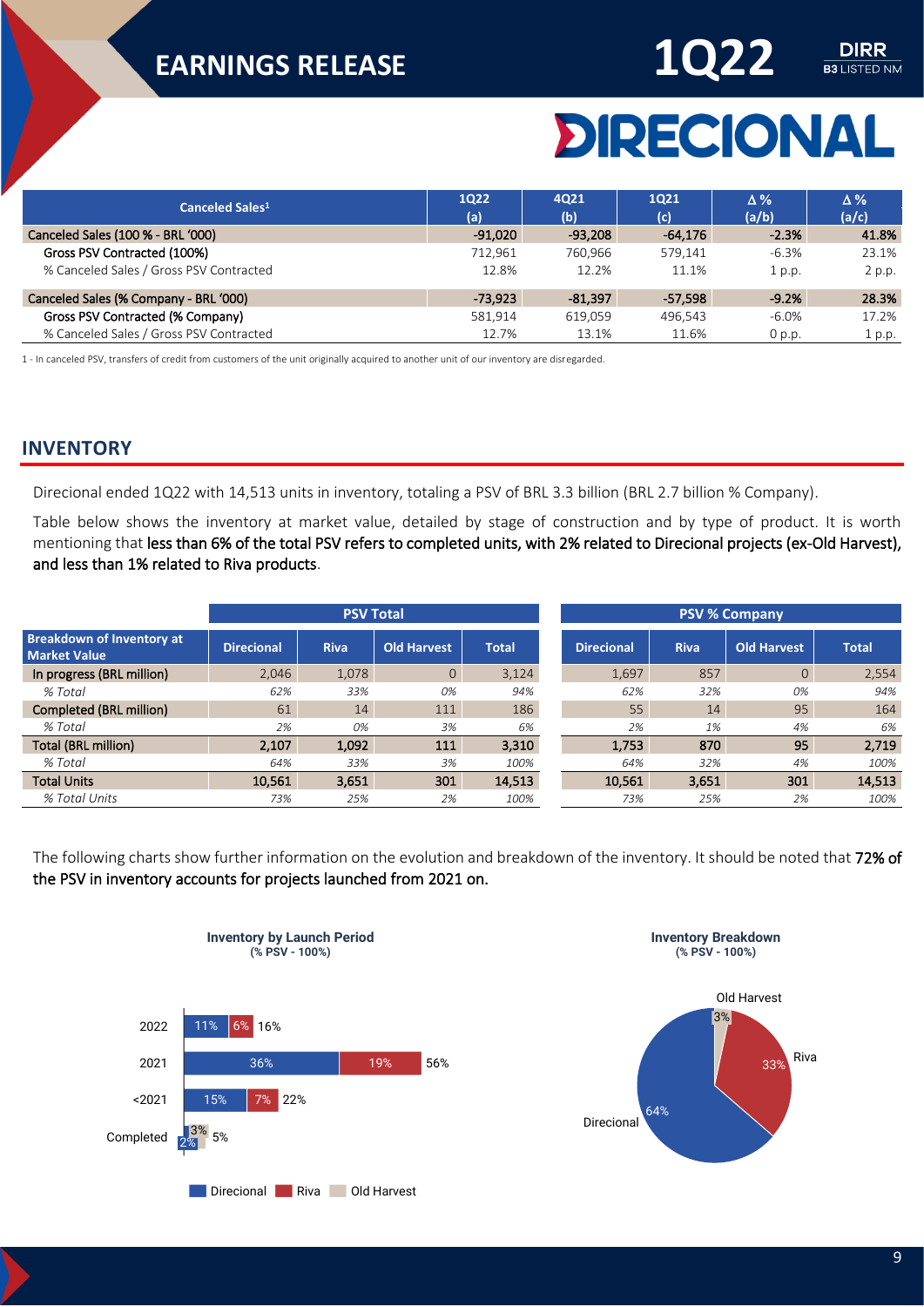

**B3** LISTED NM

#### <span id="page-9-0"></span>**TRANSFERS**

Transfers in 1Q22 totaled 2,223 units, 18% lower than in 4Q21 and 15% lower than in 1Q21. In 1Q22 LTM, the transfers totaled 10,878 units, which corresponded to an increase of 11% over the amount recorded in 1Q21 LTM.



#### <span id="page-9-1"></span>**PROJECTS DELIVERED**

Direcional delivered 9 projects/stages during 1Q22, corresponding to a total of 2,720 units, 92% of which fall within the scope of the Brazilian social housing program (*Programa Casa Verde e Amarela*, PCVA).

#### <span id="page-9-2"></span>**LANDBANK**

Direcional's landbank ended 1Q22 with a development potential of 156 thousand units and a PSV of BRL 28 billion (BRL 25 billion % Company).

The average cost of acquisition was equivalent to 11% of the PSV, and 78% of the payment shall be made through swaps, which causes a reduced impact on the Company's cash position before the beginning of the development of the projects.

| <b>Evolution of Landbank</b><br>(BRL million) | 2021<br>Lands | 1Q22<br><b>Acquisitions</b> | 1Q22<br>Launches | Adjustments <sup>1</sup> | 1022<br>Lands | 1Q22<br>PSV % Co. | Units'  |
|-----------------------------------------------|---------------|-----------------------------|------------------|--------------------------|---------------|-------------------|---------|
| <b>Total PSV</b>                              | 26.807        | 1.585                       | (599)            |                          | .798          | 25.276            | 156.004 |
|                                               |               |                             |                  |                          |               |                   |         |

1 - Adjustments: update of sales price; canceled sales and swaps.

#### <span id="page-9-3"></span>Land Acquisition

During 1Q22, 9 plots of lands were acquired, with a construction potential of 7,800 units and a PSV of BRL 1.6 billion (BRL 1.1 billion % Company).

The average cost of acquisition in the quarter was equivalent to 10% of PSV, and 67% of the payment shall be made via swaps.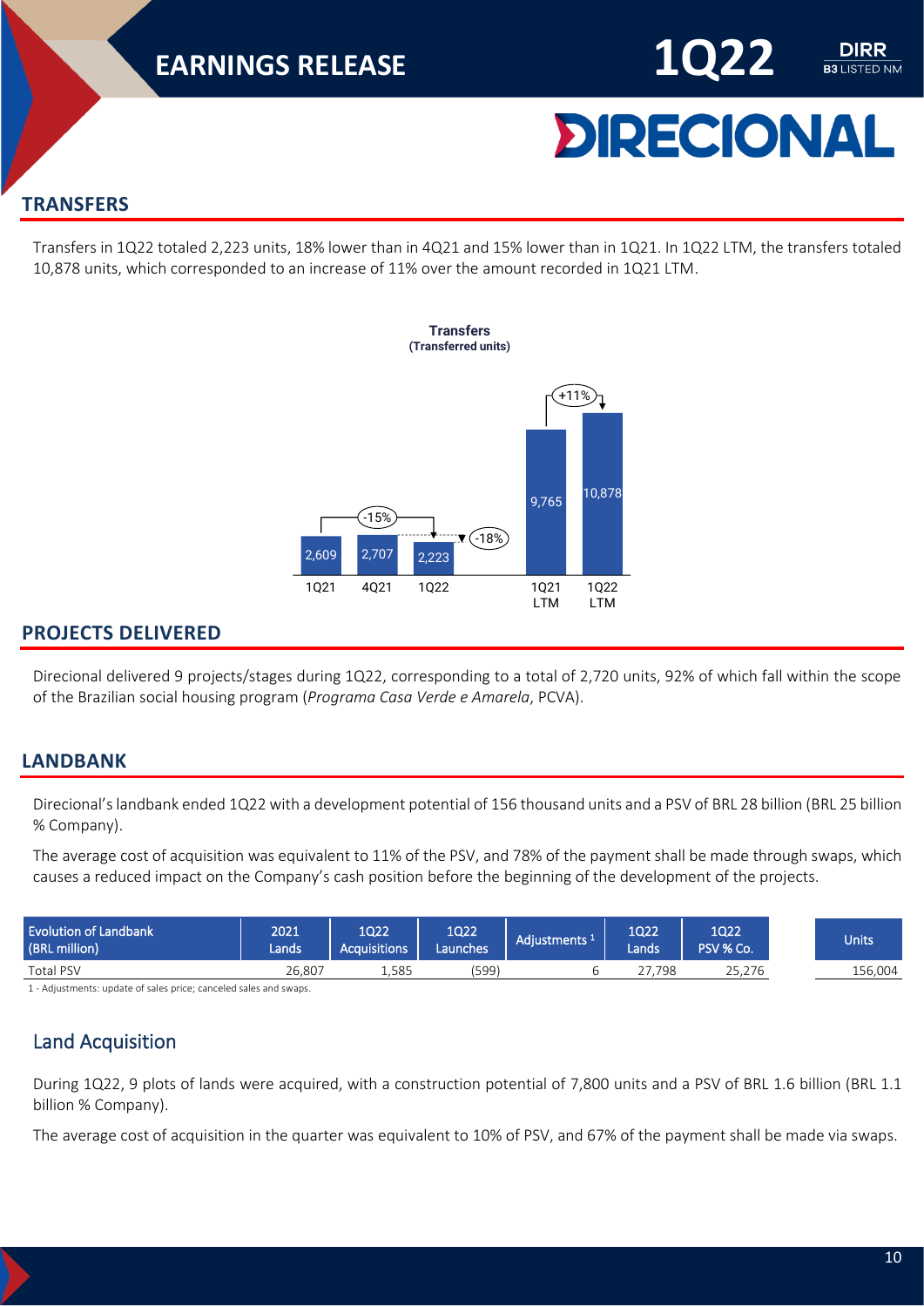

DIRR **B3** LISTED NM

#### <span id="page-10-0"></span>**ECONOMIC AND FINANCIAL PERFORMANCE**

#### <span id="page-10-1"></span>Gross Operating Revenue

Direcional's Gross Revenue totaled BRL 489 million in 1Q22, an increase of 10% compared to 1Q21 and a 7% drop compared to 4Q21. In the twelve-month period ended in 1Q22, Gross Operating Revenue reached BRL 2 billion, up 11% from 1Q21 LTM.

In terms of representativeness, the revenue from real estate sales accounted for 97% of the total revenue in the quarter. In 1Q22 LTM, the representativeness was 96%.

| <b>Gross Revenue</b><br>(BRL '000) | 1Q22<br>(a) | <b>4Q21</b><br>(b) | 1Q21<br>(c) | Δ%<br>(a/b) | Δ%<br>(a/c) |
|------------------------------------|-------------|--------------------|-------------|-------------|-------------|
| <b>Gross Operating Revenue</b>     | 488,974     | 528,064            | 443,882     | $-7.4%$     | 10.2%       |
| Real Estate Sales                  | 474.798     | 503.290            | 423.180     | $-5.7%$     | 12.2%       |
| Services                           | 14,176      | 24.774             | 20.702      | -42.8%      | $-31.5%$    |

#### <span id="page-10-2"></span>Revenue from Real Estate Sales

Gross Revenue from real estate sales, which consolidates the results of sales of Direcional, Riva and Old Harvest products, totaled BRL 475 million in 1Q22, an increase of 12% over 1Q21, and a decrease of 6% over 4Q21. It is worth mentioning that the performance of this segment is mainly linked to the sales volume and the construction evolution observed in a given period.

In 1Q22 LTM, Gross Revenue from real estate sales grew 11% compared to 1Q21 LTM, totaling BRL 1.9 billion.

When also considering Gross Revenue from sales from products that are not consolidated in the Company's balance sheet (jointly controlled companies), it is possible to observe a reaching of BRL 47 million in 1Q22 and BRL 226 million in 1Q22 LTM.

Adding the revenue from sales of these unconsolidated projects to the revenue from sales that actually makes up Direcional´s top line, the total volume was BRL 522 million in 1Q22 (+17% over 1Q21) and BRL 2.1 billion in 1Q22 LTM (+16% compared to 1Q21 LTM).

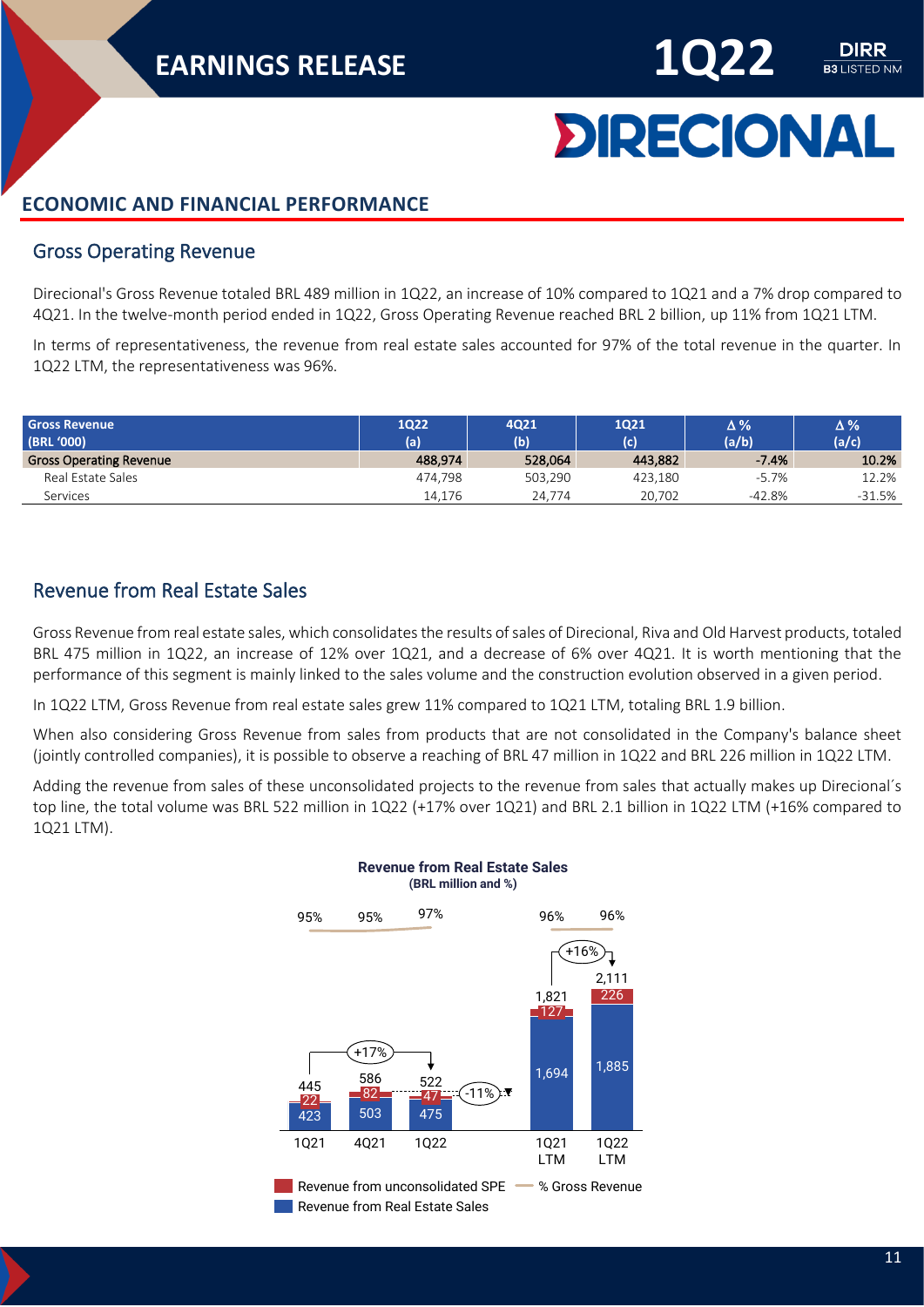

DIRR **B3 LISTED NM** 

#### <span id="page-11-0"></span>Revenue from Services

Gross Revenue from services represented 3% of the total revenue in the quarter. This segment consists of (i) brokerage on sales made by a brokerage firm; (ii) works management fee; and (iii) recognition of revenue from works under contract (former *Minha Casa, Minha Vida Faixa 1*).

In 1Q22, segment revenue was BRL 14 million, 43% lower than in 4Q21 and 32% lower than in 1Q21. In 1Q22 LTM, the revenue from services totaled BRL 75 million, an increase of 5% compared to 1Q21 LTM. As already discussed in the latest earnings disclosures, this revenue line is expected to have low representativeness in total Gross Revenue.



#### <span id="page-11-1"></span>Net Revenue

Net Operating Revenue totaled BRL 468 million, representing a 13% growth compared to 1Q21. Considering 1Q22 LTM, Net Revenue was also 13% higher than in 1Q21 LTM, totaling BRL 1.8 billion.

It is important to note that, over the last few quarters, there has been a considerable change in the Company's sales mix, with greater participation of units closer to the launch stage, rather than completed units or in a more advanced stage of work. This effect causes a lower acceleration in the accrual of revenues at first and, consequently, an increase in revenues to be appropriated (REF). In that sense, the records of sales reported in the last quarters should impact the growth of Net Revenue in a relevant way in the coming quarters, as the volume of construction of the units evolves.

Considering only the jointly controlled companies, Net Revenue from projects that are not consolidated in the Company's balance sheet was BRL 46 million in 1Q22 and BRL 218 million in 1Q22 LTM. The graph below shows the net revenue added to the revenue of these unconsolidated SPEs. In this scenario, the total volume of net revenue reached BRL 514 million in the quarter (+18% over 1Q21) and BRL 2.0 billion in 1Q22 LTM (+17% over 1Q21 LTM).



Revenue from non Consolidated SPE Net Revenue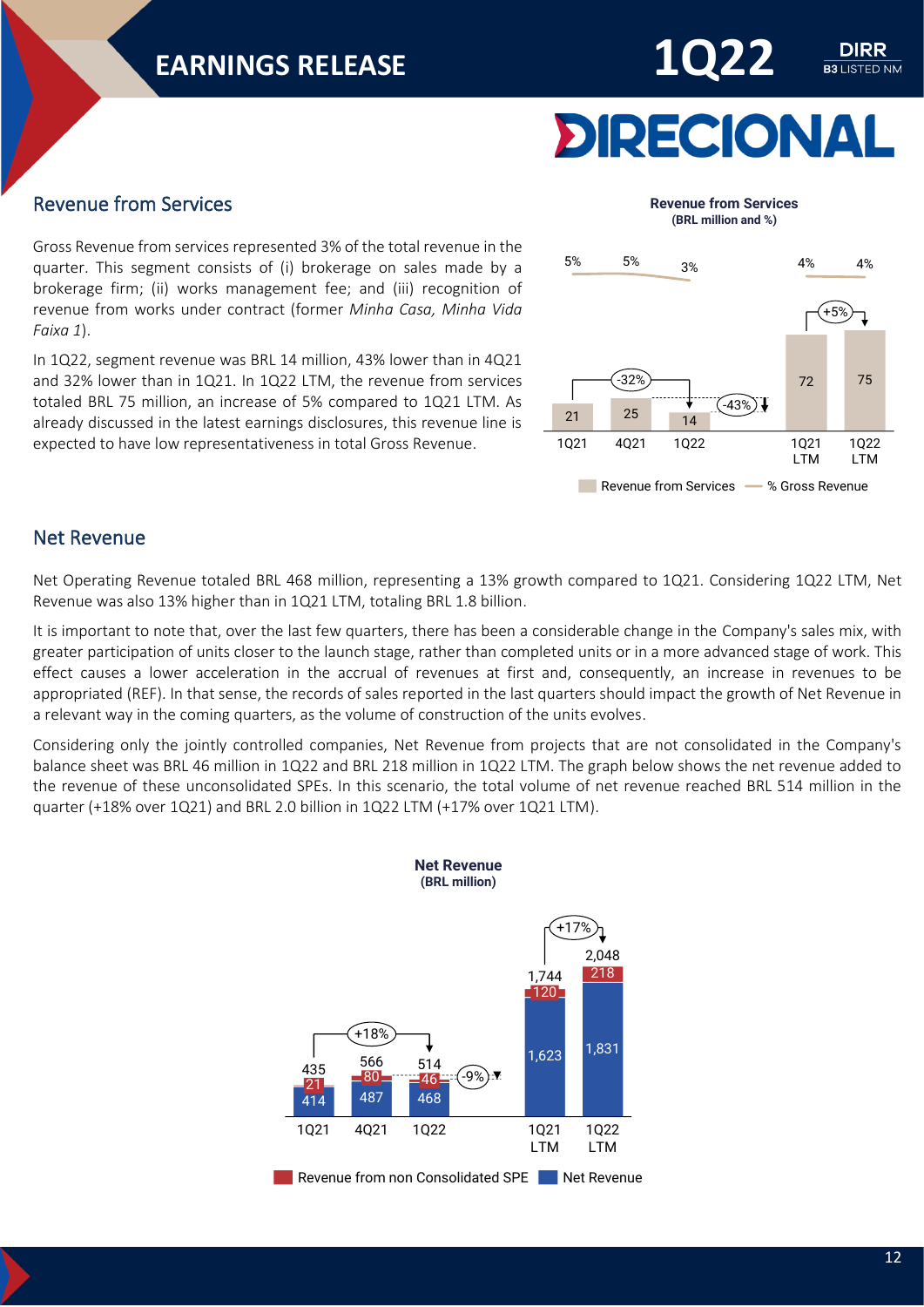

**B3 LISTED NM** 

#### <span id="page-12-0"></span>Gross Profit

Adjusted Gross Profit<sup>1</sup> in 1Q22 came in at BRL 168 million, an increase of 13% compared to 1Q21. Thus, the Adjusted Gross Margin<sup>1</sup> for the period was 36.0%.

In 1Q22 LTM, Adjusted Gross Profit totaled BRL 671 million, an amount 16% higher than in 1Q21 LTM. In this scenario, the Adjusted Gross Margin was 36.6%, a gain of 1.1 p.p. in the period.

This level of Gross Margin that Direcional has been reporting quarter after quarter is mainly due to (i) the constant monitoring and gradual increase in product prices; (ii) the management of supply inventory, with careful evaluation of input acquisitions throughout the year; (iii) the adjustment in the Company's mix of products; and (iv) the continuous search for efficiency in cost control and the recurrent budget monitoring of all works in progress.



1 - Adjusted Gross Profit and Margin: excluding capitalized interest for financing of production.

#### <span id="page-12-1"></span>General and Administrative Expenses (G&A)

In 1Q22, General and Administrative Expenses totaled BRL 35 million, an amount in line with that recorded in 4Q21 and 16% above 1Q21. As a result, the representativeness over Gross Revenue was 7.2% in the quarter.

The G&A expenses totaled BRL 137 million in 1Q22 LTM, a 20% increase compared to 1Q21 LTM. In this case, the G&A on Gross Revenue ratio was 7.5%.

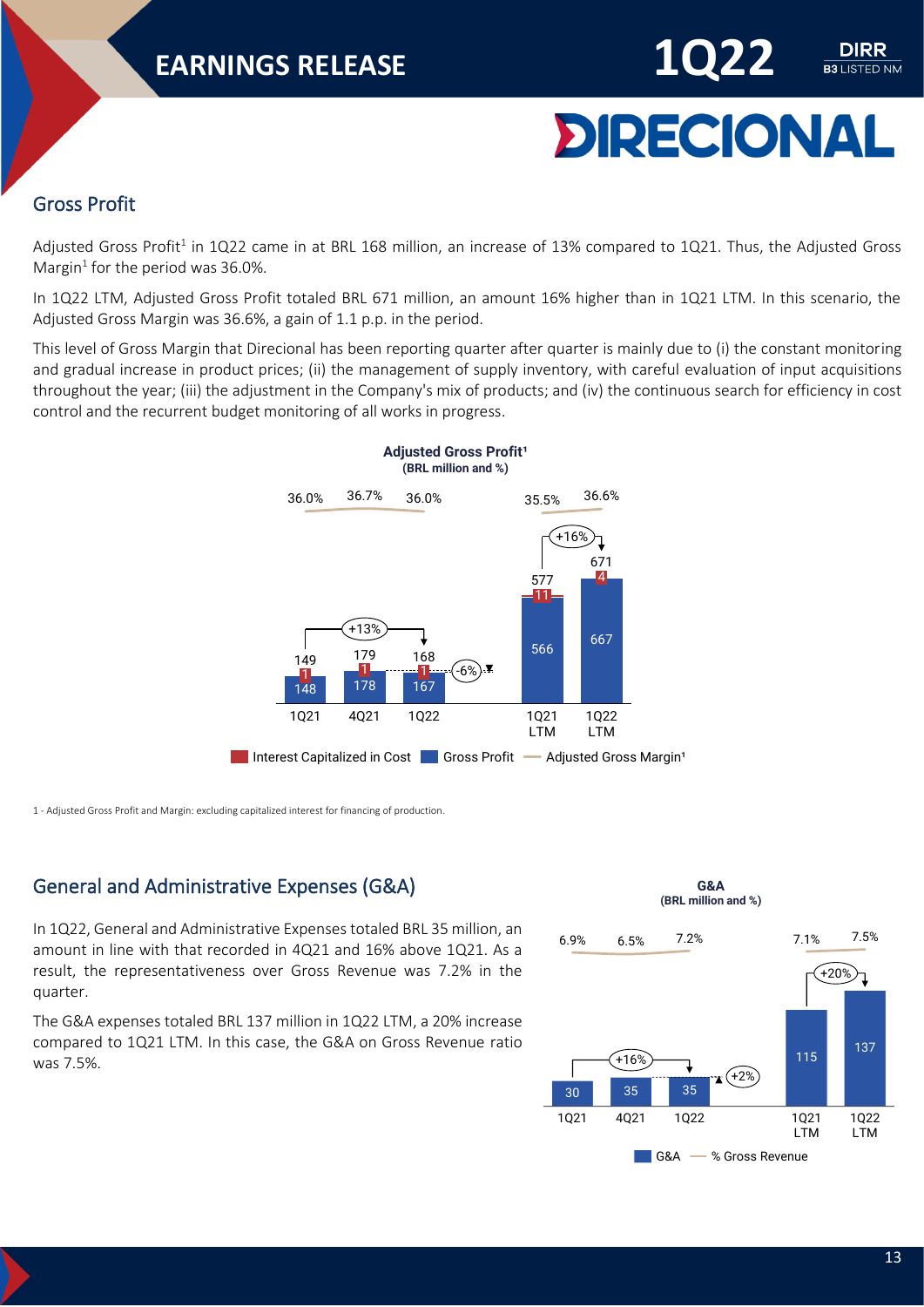

DIRR **B3 LISTED NM** 

#### <span id="page-13-0"></span>Sales Expenses

The Sales Expenses line is basically composed of expenses with commissions, marketing and maintenance of points of sales. In 1Q22, the line totaled BRL 45 million, 16% lower than in 4Q21, and 5% higher than in 1Q21. The representativeness of Sales Expenses on Gross Revenue was diluted both in the comparison with the previous quarter and with the same quarter of the previous year. Compared to Net Sales, dilution was also observed in relation to both periods.

In 1Q22 LTM, sales expenses reached BRL 193 million, up 16% from the BRL 166 million in 1Q21 LTM, with a relevant dilution when analyzing the representativeness in relation to Net Sales.

It should be noted that part of these expenses is recognized in its accrual period, while revenues are appropriated according to the PoC (Percentage of Completion) methodology. Thus, when sales are in a growth cycle, there is a time mismatch between the expenses of a given period and the speed of appropriation of revenues from these sales. Therefore, according to the construction of the units sold, a dilution of these expenses is expected, due to the expected growth in revenue.



#### <span id="page-13-1"></span>Other Operational Revenues and Expenses

The Other Operating Revenues and Expenses line recorded a negative net result of BRL 9 million in 1Q22. The main impacts in this line are: (i) constitution of provisions and legal expenses that totaled about BRL 5 million; (ii) amortization of goodwill for the acquisition of equity interests, totaling about BRL 2 million; and (iii) expenses related to the sale of receivables portfolio in the amount of BRL 1 million.

#### <span id="page-13-2"></span>Financial Results

In 1Q22, the Financial Results totaled a negative net amount of BRL 26 million. The main factors that impacted this result were: (i) the negative result of BRL 5 million from an equity swap referenced in the Company's stocks, contracted under the share buyback program approved in December 2021; (ii) the two increases in the Selic rate in the period, from 9.25% p.a. to 11.75% p.a., which directly reflected in the remuneration of cash and financial expenses linked to the Company's indebtedness; and (iii) the sale of part of the receivables portfolio, in an approximate amount of BRL 2 million.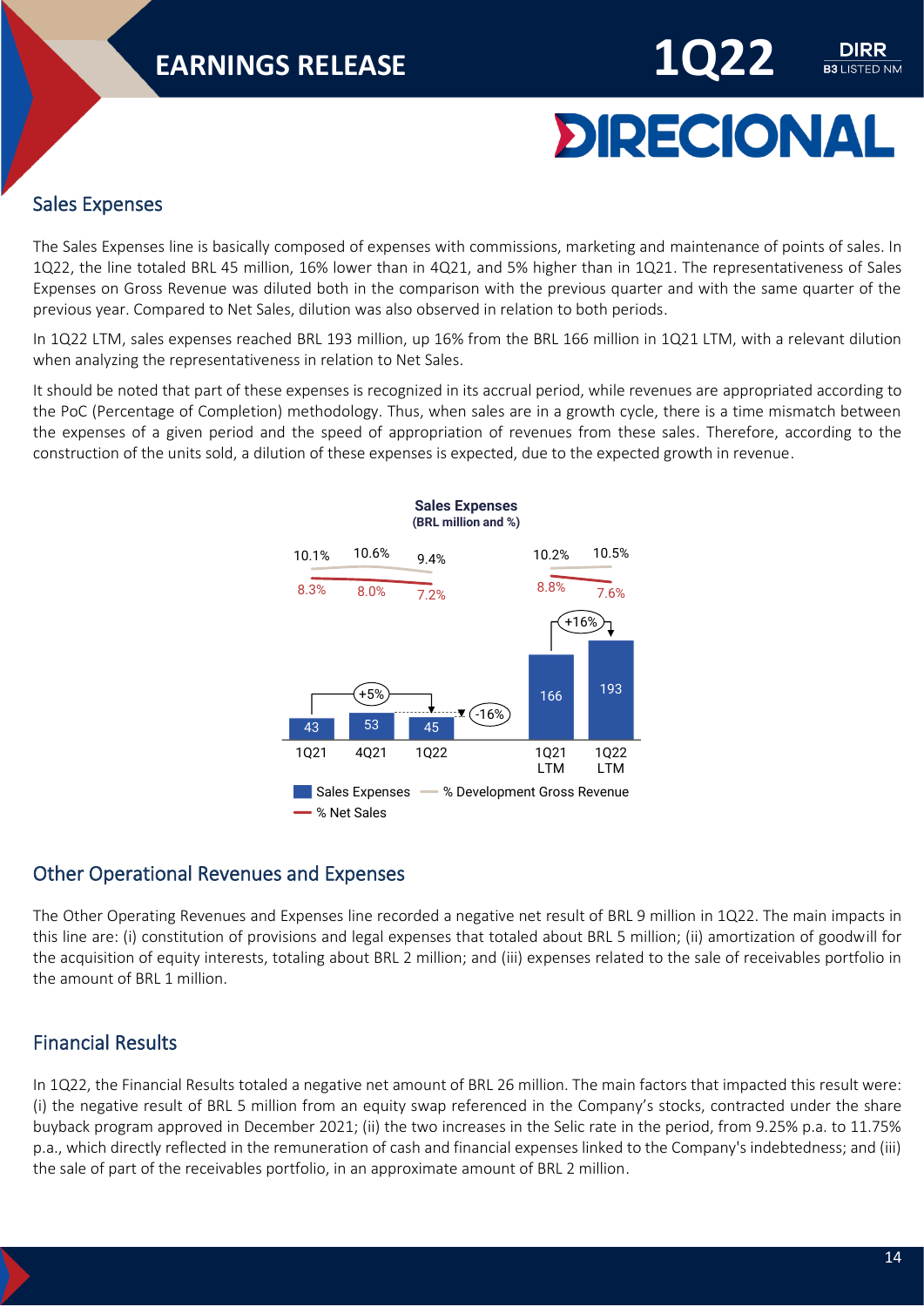

#### <span id="page-14-0"></span>EBITDA

In 1Q22, EBITDA reached BRL 96 million, representing an EBITDA Margin of 20.5%. In the 12-month period ended in 1Q22, EBITDA totaled BRL 394 million and the EBITDA Margin for the period was 21.5%.

Adjusted EBITDA $1$  was also calculated, considering the adjustment for capitalized interest on production financing, which makes up the Costs line. It reached BRL 97 million in 1Q22, representing a 25% growth compared to 1Q21. The Adjusted EBITDA Margin<sup>1</sup> was 20.7%.

In 1Q22, Adjusted EBITDA totaled BRL 397 million, representing an Adjusted EBITDA Margin of 21.7%. Consequently, the Company continues to show its focus on operational efficiency and the continuous search for improvement.

#### **Adjusted EBITDA<sup>1</sup> (BRL million and %)**



Interest Capitalized in Cost - Adjusted EBITDA Margin<sup>1</sup>  $\blacksquare$ FRITDA

| <b>EBITDA</b><br>(BRL '000)            | <b>1Q22</b><br>(a) | 4021<br>(b) | 1021<br>(c) | $\Delta\%$<br>(a/b) | $\Delta\%$<br>(a/c) |
|----------------------------------------|--------------------|-------------|-------------|---------------------|---------------------|
| Net Income                             | 27,431             | 44,526      | 27,106      | $-38.4%$            | 1.2%                |
| (+) Depreciation and Amortization      | 14,185             | 13,662      | 12,168      | 3.8%                | 16.6%               |
| (+) Income Tax and Social Contribution | 9,805              | 9,904       | 7,956       | $-1.0%$             | 23.2%               |
| (+) Minority Interest                  | 18,639             | 16,239      | 9,005       | 14.8%               | 107.0%              |
| (+/-) Financial Results                | 25,834             | 24,161      | 20,282      | 6.9%                | 27.4%               |
| <b>EBITDA</b>                          | 95,893             | 108,492     | 76,516      | $-11.6%$            | 25.3%               |
| <b>EBITDA Margin</b>                   | 20.5%              | 22.3%       | 18.5%       | $-2$ p.p.           | 2 p.p.              |
| (+) Cost of production financing       | 1,140              | 1,269       | 1,287       | $-10.2%$            | $-11.4%$            |
| Adjusted EBITDA <sup>1</sup>           | 97,033             | 109,761     | 77,803      | $-11.6%$            | 24.7%               |
| Adjusted EBITDA Margin <sup>1</sup>    | 20.7%              | 22.5%       | 18.8%       | $-2 p.p.$           | 2 p.p.              |

1 - Adjusted EBITDA and Margin: excluding capitalized interest for financing of production.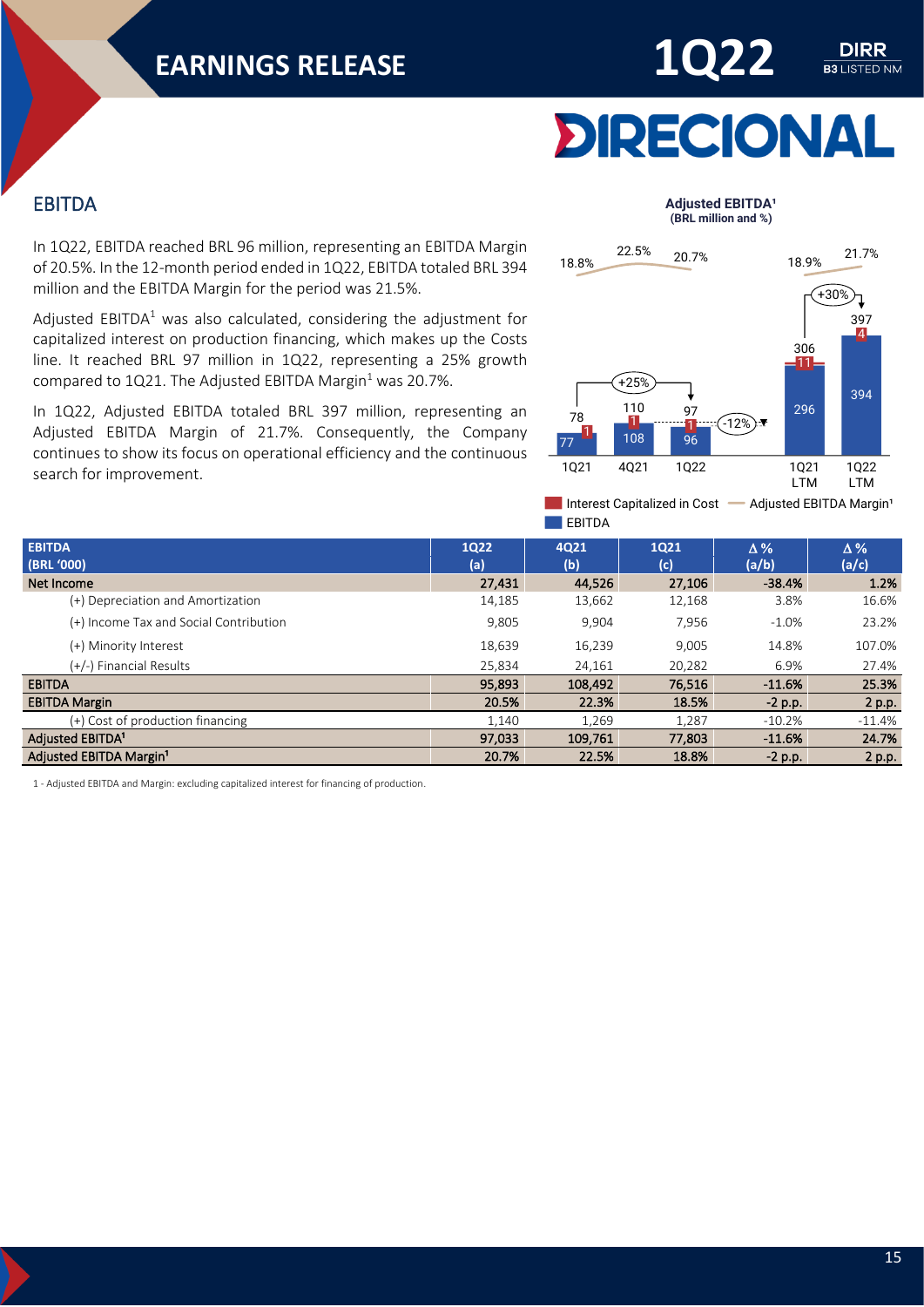# **DIRECIONAL**

DIRR **B3** LISTED NM

#### <span id="page-15-0"></span>Net Income before Minority Interest

In 1Q22, the Result before the non-controlling participants in SPE and SCP ("Minority") came in at BRL 46 million, representing a 28% growth compared to 1Q21, and a 24% decrease compared to 4Q21. The resulting margin in the period was 9.8%.

In 1Q22 LTM, the Net Income before Minority Shareholders totaled BRL 219 million, an increase of 30% compared to 1Q21 LTM, representing a Margin of 11.9% in the period.

It is worth mentioning that the development of projects in partnerships was part of the strategy to accelerate the Company's expansion at the beginning of the growth cycle, allowing greater dilution of expenses.



Finally, it is important to highlight the evolution in the movement to increase the Company's participation and the consequent dilution of minority partners in the projects launched. According to the graph above, the launches of 1Q22 reached a Company stake of 93% of PSV. In this same context, it is also worth mentioning that the Group's participation (Direcional + Riva), considering only the projects that are consolidated in the result, reached 92% of the total PSV in inventory and 88% in Deferred Revenue (revenue to be appropriated in the result). The development of these projects, whose participation of Direcional is greater, will result in a reduction in the stake of minority partners in the Company's consolidated result.

#### <span id="page-15-1"></span>Net Income

Net Income came in at BRL 27 million in 1Q22, an amount in line with that recorded in 1Q21. Compared to 4Q21, the value was 38% lower. As a result, the Net Margin for the period was 5.9%.

In addition, analyzing the net income disregarding the non-recurring effects caused by (i) the equity swap indexed to the Company's stocks, within the scope of the share buyback program, in the amount of BRL 5 million; and (ii) the impact of expenses arising from the portfolio sale operation incurred in the lines of financial expenses and other revenues and expenses, in the total amount of approximately BRL 3 million, the net income for 1Q22 would have reached BRL 36 million.

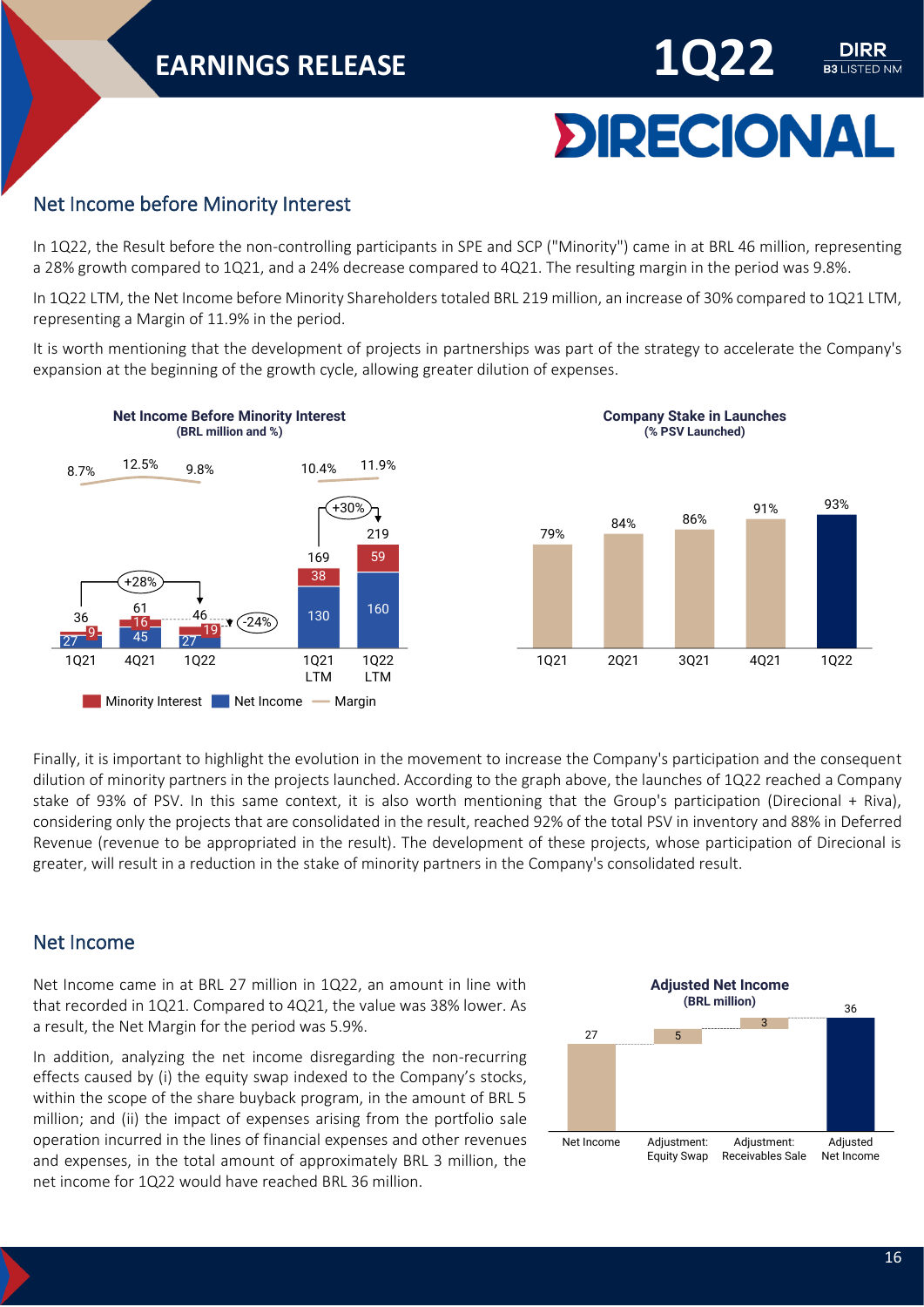

DIRR **B3 LISTED NM** 

#### <span id="page-16-0"></span>Deferred Results from Real Estate Sales

At the end of 1Q22, the consolidated Deferred Revenue (REF) was BRL 940 million. Considering only the Real Estate Sales segment, the revenue to be appropriated totaled BRL 938 million, representing an increase of 10% in relation to 4Q21 and 38% in relation to 1Q21.

As previously mentioned, the significant change in the sales mix – with a greater presence of units closer to the launch stage rather than completed units or at an advanced stage of work, due to the relevant reduction in the inventories of these units – led to a lower recognition of revenues from sales that occurred during the quarter, culminating in an increase in revenues to be appropriated. This means that the increase in REF should significantly impact the growth of Net Revenue in the coming quarters, with the acceleration in the volume of construction of the projects.



The Backlog Margin (REF Margin) for the quarter was 38.9%, 0.2 p.p. above the 4Q21 margin and 0.3 p.p. below the 1Q21 margin. The table below presents a breakdown of the Deferred Results from Real Estate Sales:

| Deferred Results from Real Estate Sales<br>(BRL '000) | 1022<br>(a) | 4021<br>(b) | 1021<br>(c) | $\Delta\%$<br>(a/b) | $\Delta\%$<br>(a/c) |
|-------------------------------------------------------|-------------|-------------|-------------|---------------------|---------------------|
| Deferred Revenue from Real Estate Sales               | 938         | 854         | 681         | 9.8%                | 37.7%               |
| Deferred Costs from Real Estate Sales                 | $-573$      | -524        | $-414$      | 9.4%                | 38.4%               |
| Deferred Results from Real Estate Sales               | 365         | 330         | 267         | 10.5%               | 36.6%               |
| <b>Backlog Margin</b>                                 | 38.9%       | 38.7%       | 39.2%       | 0.3 p.p.            | $-0.3$ p.p.         |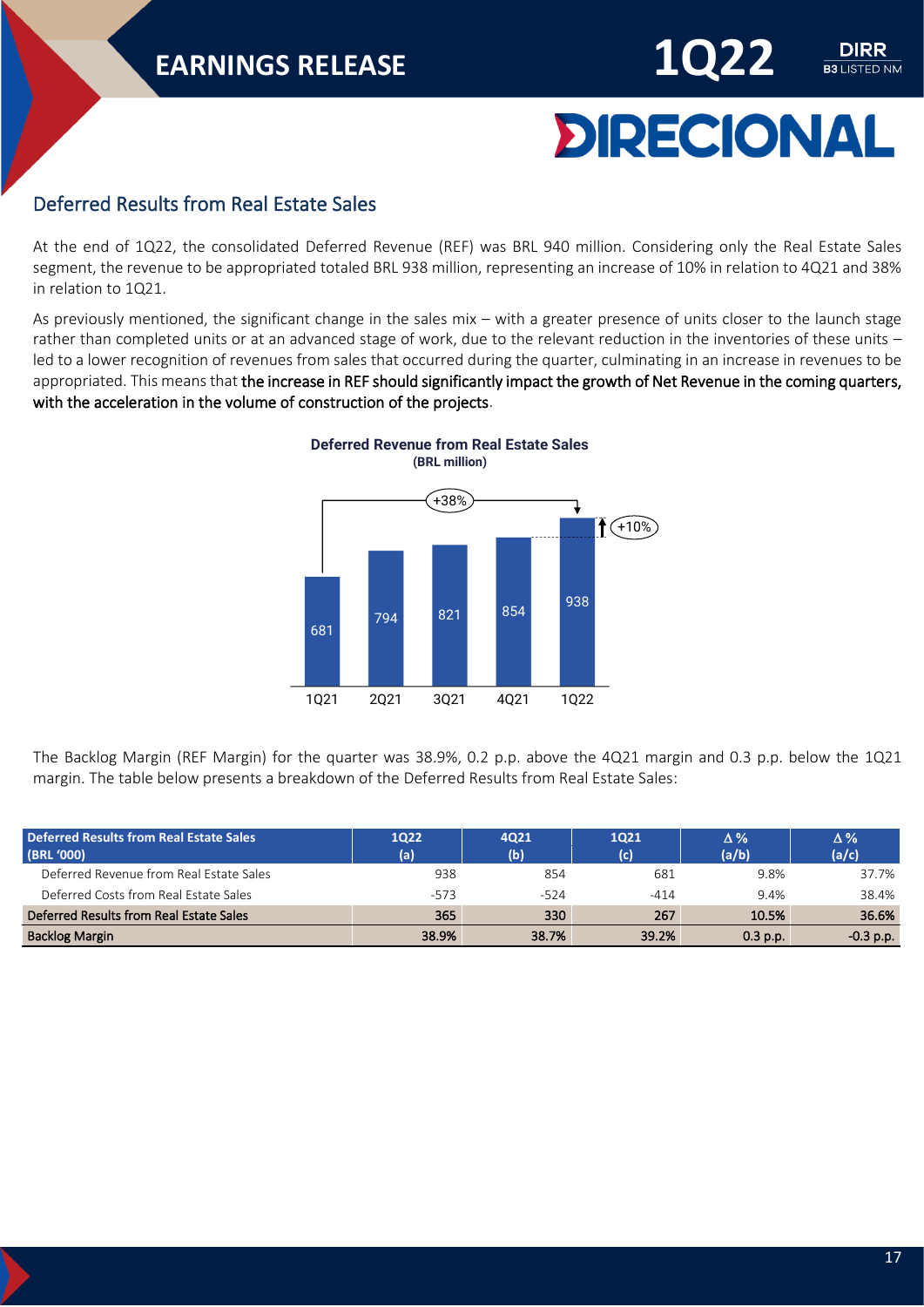

# **DIRECIONAL**

#### <span id="page-17-0"></span>**BALANCE SHEET HIGHLIGHTS**

#### <span id="page-17-1"></span>Cash, Cash Equivalents and Financial Investments

The balance of Cash, Cash Equivalents and Financial Investments totaled BRL 1.1 billion at the end of 1Q22, in line with the balance recorded in the previous quarter and 9% above the amount observed in the year-ago period.

It is important to note that Direcional continues to maintain its cash position at levels that the Company considers comfortable to sustain the growth of operations in accordance with the business plan and still maintain its solid capital return policy for shareholders.

| <b>Cash, Cash Equivalents and Investments</b><br>(BRL '000) | 1022<br>(a) | 4021<br>(b) | 1021<br>(c) | Δ%<br>(a/b) | $\Delta\%$<br>(a/c) |
|-------------------------------------------------------------|-------------|-------------|-------------|-------------|---------------------|
| Cash and Cash Equivalents                                   | 753.588     | 723.954     | 801.483     | 4.1%        | -6.0%               |
| Financial Investments                                       | 306.665     | 325.206     | 173.497     | $-5.7%$     | 76.8%               |
| Total                                                       | 1,060,253   | 1,049,160   | 974,980     | 1.1%        | 8.7%                |

#### <span id="page-17-2"></span>Accounts Receivable

The book balance of Accounts Receivable<sup>1</sup> at the end of 1Q22 was BRL 534 million, an increase of 12% over 4Q21 and 24% over 1Q21. Considering the balance of Accounts Receivable for Real Estate Sales, as well as the Net Operating Revenue of this segment, the Accounts Receivable Days<sup>2</sup> index reached 102 days, an increase of 15% compared to 4Q21 and 12% compared to 1Q21. This result keeps receivables management at well-controlled levels, with one of the best indicators in the sector.

| <b>Accounts Receivable 1</b><br>(BRL '000) | <b>1Q22</b><br>(a) | 4021<br>(b) | 1021<br>(c) | $\Delta\%$<br>(a/b) | $\Delta\%$<br>(a/c) |
|--------------------------------------------|--------------------|-------------|-------------|---------------------|---------------------|
| Real Estate Sales                          | 515,643            | 458,931     | 398,580     | 12.4%               | 29.4%               |
| Services                                   | 15,822             | 15,289      | 29,281      | 3.5%                | -46.0%              |
| Land Sales                                 | 2,123              | 2,126       | 1.497       | $-0.2%$             | 41.8%               |
| Total                                      | 533,588            | 476,346     | 429,358     | 12.0%               | 24.3%               |
| Current                                    | 307,780            | 231,761     | 253,720     | 32.8%               | 21.3%               |
| Non-current                                | 225,808            | 244,585     | 175,638     | $-7.7\%$            | 28.6%               |
| Accounts Receivable - Real Estate Sales    | 515,643            | 458,931     | 398,580     | 12.4%               | 29.4%               |
| Net Operating Revenue - Real Estate Sales  | 456,916            | 465,731     | 395,647     | $-1.9%$             | 15.5%               |
| Accounts Receivable Days <sup>2</sup>      | 102                | 89          | 91          | 14.5%               | 12.0%               |

1 - Short-term accountable accounts receivable is composed of the debit balance of customers corrected and recognized in the income proportionally to the PoC (Percentage of Completion), considering the date of permission for occupancy for payment of the financing installment by part of customers to Direcional, plus the recognized revenue of contract works.

2 - Accounts Receivable Days index calculated as Accounts Receivable from Real Estate Sales over Net Revenue from Real Estate Sales in the quarter, multiplied by 90 (number of days in one quarter).

According to current accounting rules, the recognition of Accounts Receivable is proportional to the performance index of the respective works (Percentage of Completion - PoC). Therefore, the Accounts Receivable balance from development units sold and not completed yet is not totally reflected in the Financial Statements. It is worth to emphasize that the total balance of Direcional's Accounts Receivable at the end of 1Q22 totaled BRL 1.5 billion.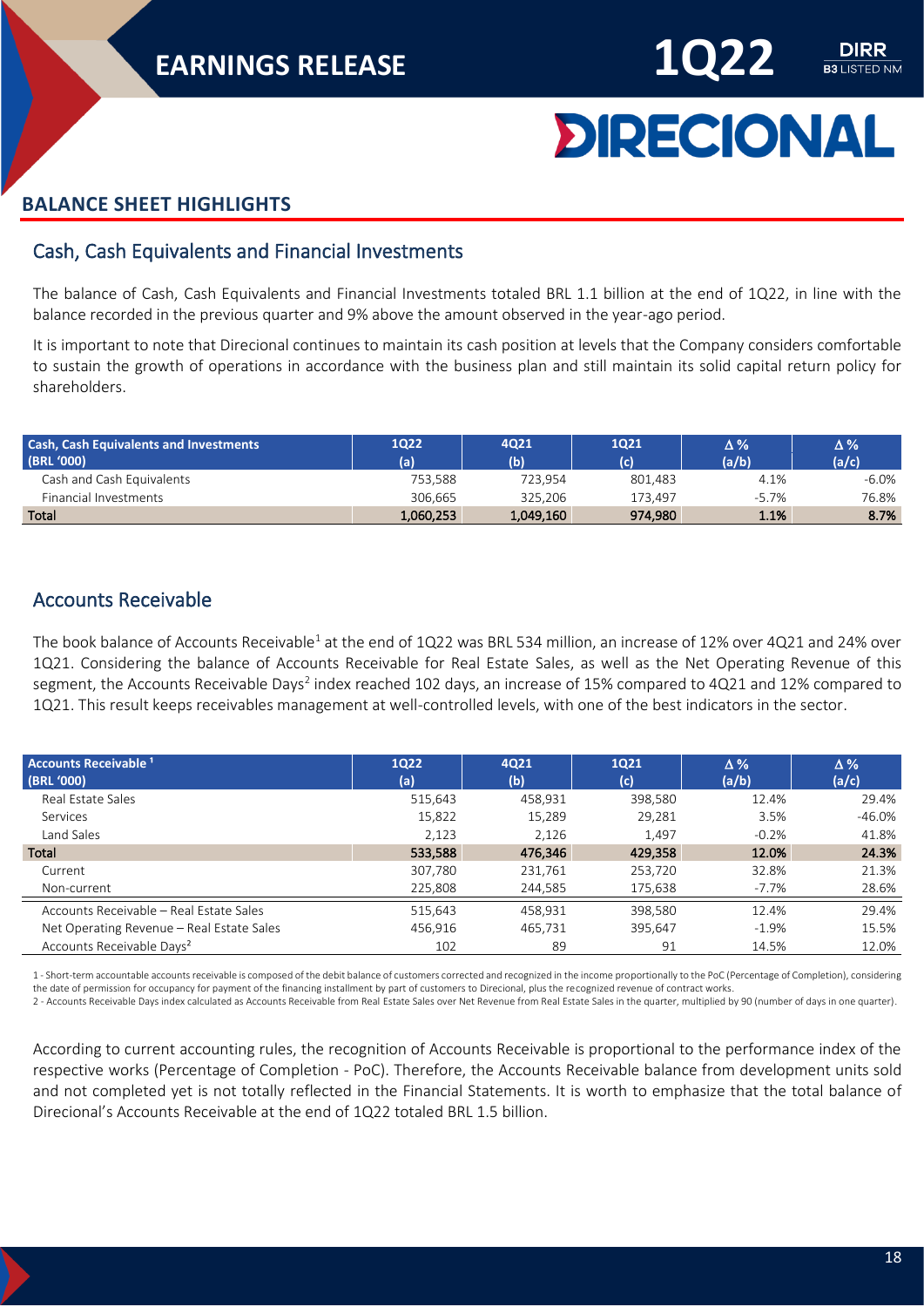

**DIRR** 

#### <span id="page-18-0"></span>Indebtedness

At the end of 1Q22, the gross balance of Loans and Financing was BRL 1.3 billion, an amount 4% higher than the balance recorded at the end of 4Q21, and 20% higher than the balance in 1Q21.

It should be noted that the current cash position is more than sufficient to cover the next 4 years of total gross indebtedness. The leverage ratio, measured by Adjusted Net Debt<sup>2</sup> in relation to Shareholders' Equity, closed the quarter at 15.4%, with approximately 86% of total indebtedness being long-term. The weighted average maturity was 39 months.

The Company's characteristic conservative profile keeps it in a comfortable position to support its growth in the coming years and to take advantage of the opportunities that appear ahead.

The table and graphs below show more details on the debt breakdown and its amortization schedule:

| <b>Indebtedness</b>                               | <b>1Q22</b> | 4Q21      | 1Q21      | $\Delta\%$ | $\Delta\%$ |
|---------------------------------------------------|-------------|-----------|-----------|------------|------------|
| (BRL '000)                                        | (a)         | (b)       | (c)       | (a/b)      | (a/c)      |
| Loans and Financing Operations                    | 1,290,949   | 1,241,402 | 1,077,179 | 4.0%       | 19.8%      |
| <b>CRI</b>                                        | 742,816     | 728,884   | 672,821   | 1.9%       | 10.4%      |
| Debentures                                        | 354,146     | 357,133   | 249,078   | $-0.8%$    | 42.2%      |
| <b>Construction Financing</b>                     | 96,616      | 42,172    | 41,271    | 129.1%     | 134.1%     |
| <b>CCB</b>                                        | 83,617      | 100,445   | 100,194   | $-16.8\%$  | $-16.5%$   |
| Working Capital                                   | $\Omega$    | 0         | $\Omega$  | n/a        | n/a        |
| FINAME and Leasing                                | 13,753      | 12,768    | 13,815    | 7.7%       | $-0.4%$    |
| Cash, Cash Equivalentes and Financial Investments | 1,060,253   | 1,049,160 | 974,980   | 1.1%       | 8.7%       |
| Net Debt <sup>1</sup>                             | 230,696     | 192,242   | 102,199   | 20.0%      | 125.7%     |
| Swap agreements position                          | 353         | $-3,668$  | $-2,009$  | $-109.6%$  | $-117.6%$  |
| Adjusted Net Debt <sup>2</sup>                    | 230,343     | 195,910   | 104,208   | 17.6%      | 121.0%     |
| Adjusted Net Debt / Equity                        | 15.4%       | 13.4%     | 7.7%      | 2.0 p.p.   | 7.7 p.p.   |
| Loans and Financing Operations by index           | 1,290,949   | 1,241,402 | 1,077,179 | 4.0%       | 19.8%      |
| <b>TR</b>                                         | 86,462      | 23,407    | 2,810     | 269.4%     | 2977.3%    |
| <b>IPCA</b>                                       | 445,501     | 431,795   | 276,259   | 3.2%       | 61.3%      |
| <b>CDI</b>                                        | 758,986     | 786,200   | 798,110   | $-3.5%$    | $-4.9%$    |

1 - Net Debt: Total balance of Loans and Financing Operations reduced by the balance of Cash, Cash Equivalents and Financial Investments.

2 - Adjusted Net Debt: Net debt plus the balance of open positions in swap agreements for protection against interest rate float.



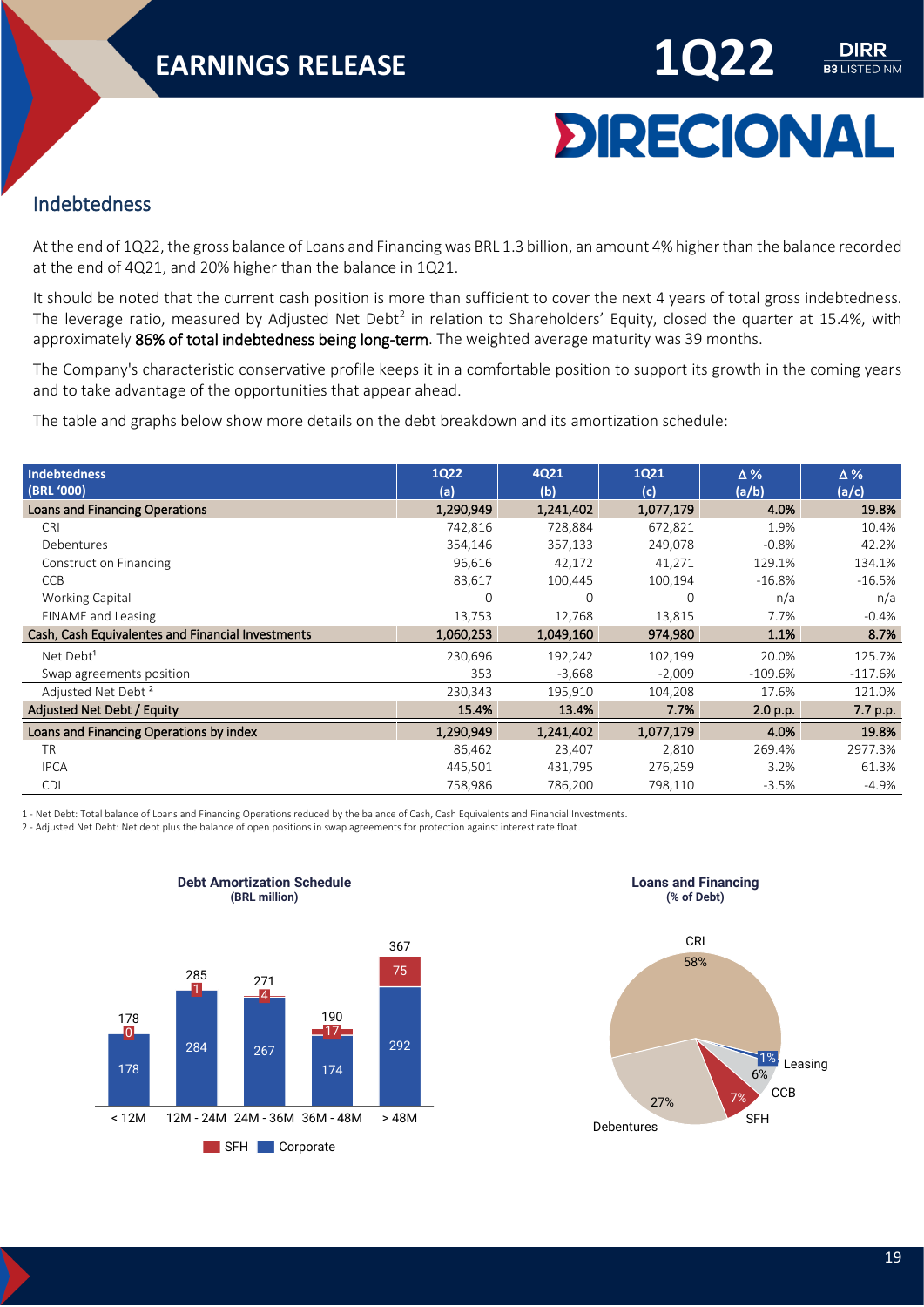

**B3** LISTED NM

#### <span id="page-19-0"></span>Cash Generation (*Cash Burn*) 1

In 1Q22, there was a cash consumption in the amount of BRL 34 million. This consumption is due to the relevant operational growth that the Company has been reporting in recent periods, with a significant expansion of launches and sales volumes, in addition to the active management of inventories, with a cautious evaluation regarding the acquisition of inputs, which aims to mitigate possible inflation pressures and to maintain the profitability of projects at levels that the Company considers to be healthy.

1 - Cash Generation (Cash Burn): net debt variation adjusted by payment of dividends, stock repurchase, and variation in the balance of interest swap operation agreements.

#### <span id="page-19-1"></span>**DIRETO**

After the approval by the Administrative Council for Economic Defense (CADE), which took place during 1Q22, Direto started its activities in wholesale and retail during the month of February.

According to the Notice to the Market published on April 4<sup>th</sup>, 2022, in its first month of operations, Direto originated real estate credit operations that exceeded BRL 40 million.

#### <span id="page-19-2"></span>**RIVA – Operating Highlights**

Riva, a subsidiary with operations focused on the mid-low income segment, launched 2 projects in 1Q22, totaling a PSV of BRL 203 million (BRL 203 million % Company), up 61% in comparison with 1Q21.

Net sales reached BRL 171 million in 1Q22 (BRL 135 million % Company), a 40% growth over 1Q21, and a 28% drop versus 4Q21.



As previously mentioned, VSO in 1Q22 was 14%, mainly due to the launches having taken place at the end of March, which limited the time for sales of these projects still within the quarter. Thus, taking into account only sales related to products in inventory, the inventory VSO index reached 16% in the Riva segment.

In 1Q22 LTM, net sales grew 136% in relation to the amount sold in 1Q21 LTM, totaling BRL 825 million in the period (BRL 640 million % Company).





Net Sales **-VSO** - Inventory VSO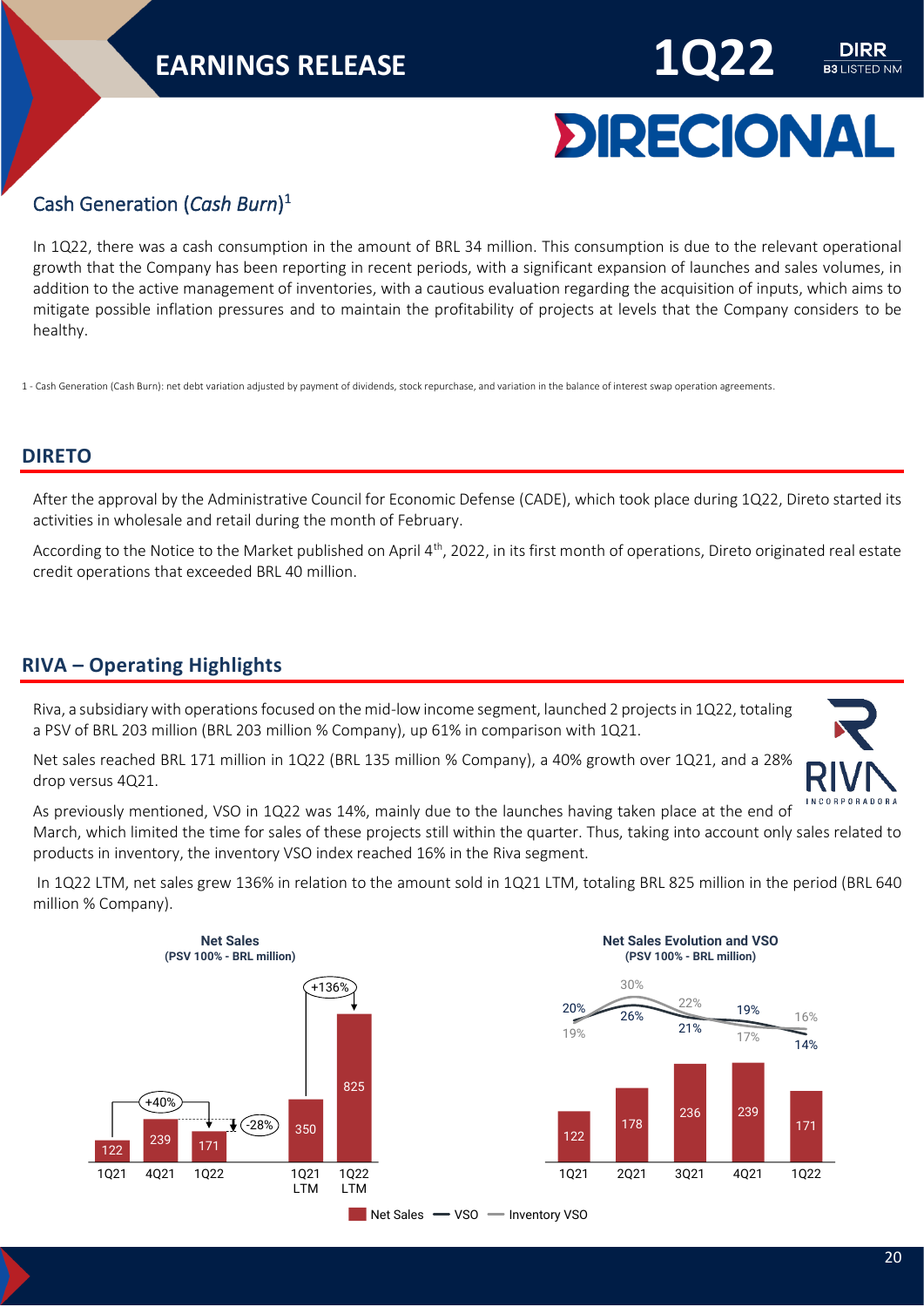

# **DIRECIONAL**

Statements contained in this notice regarding business perspectives, operational and financial projection results, and references to the Company's potential of growth constitute mere estimates and were based on the Board's expectations and estimates regarding the Company's future performance. Although the Company believes that such estimates are based on reasonable assumptions, Company does not ensure they are achievable. The expectations and estimates underlying the Company's future perspectives are highly dependent on the market behavior, the Brazil's economic and political situation, the current and future state regulations, the industry and international markets, and are therefore subject to changes which are beyond control by part of the Company and its Board. The Company shall not commit to publish updates neither to revise the expectations, estimates, and provisions contained herein arising from future information or events.

#### **STOCK TICKER: DIRR3**

Quotation on 03/31/2022: BRL 12.16

**Number of Stocks (Ex-Treasury Shares):** 149 million

**Market Capitalization:** BRL 1,817 million / US\$ 384 million

> *Free Float***:** 54%

**1Q22 Average Daily Volume:** 1,788 thousand shares BRL 21,143 thousand 6,266 transactions

**CONFERENCE CALL** (In Portuguese with simultaneous translation into English)

**05/06/2022** - Friday **10:00 a.m.** – Brasília Time **9:00 a.m.** – New York Time

Access:

Zoom <https://us06web.zoom.us/j/87279785644>

YouTube [https://www.youtube.com/watch?v=YCdti](https://www.youtube.com/watch?v=YCdtioh11C8) [oh11C8](https://www.youtube.com/watch?v=YCdtioh11C8)

#### **CONTACTS**

IR Team

(+55 31) 3431-5509 | (+55 31) 3431-5512

[ri@direcional.com.br](mailto:ri@direcional.com.br) [www.direcional.com.br/ri](http://ri.direcional.com.br/)

[www.direcional.com.br](file://///SERVERFS01/DEPARTAMENTOS/RI/Relatório%20Administração/2020/4T20/Relatório%20da%20Administração/PORT/www.direcional.com.br)

Rua dos Otoni, 177 - 10<sup>th</sup> floor Belo Horizonte - MG Zip Code: 30.150-270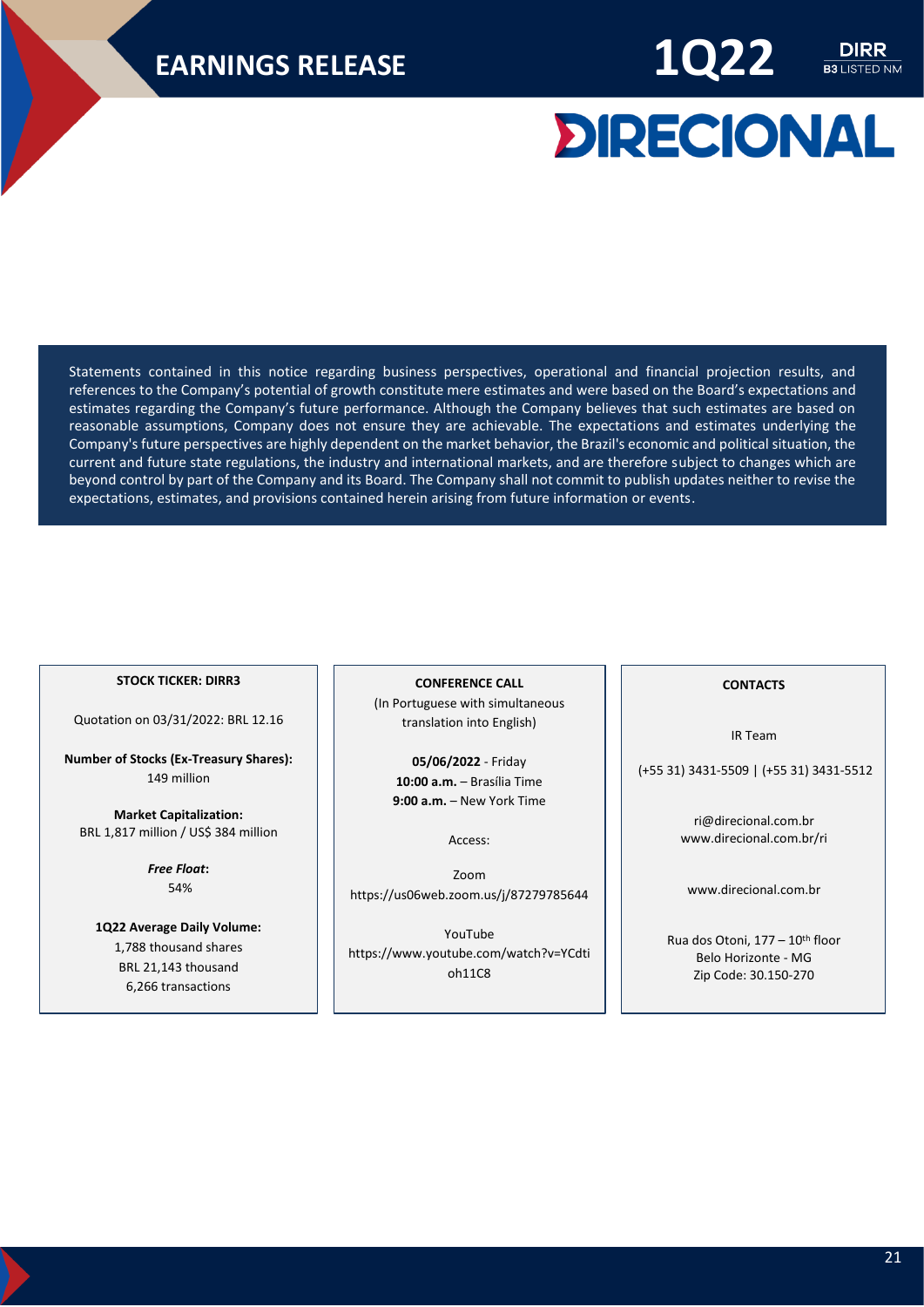

# **DIRECIONAL**

#### <span id="page-21-0"></span>**CONSOLIDATED BALANCE SHEET**

**IFRS**

| <b>Consolidated Balance Sheet (BRL '000)</b>     | 03/31/2022 | 12/31/2021 | $\Delta\%$ |
|--------------------------------------------------|------------|------------|------------|
| <b>Current Assets</b>                            |            |            |            |
| Cash, cash equivalents and financial investments | 1,060,253  | 1,049,160  | 1%         |
| Accounts receivable                              | 307,780    | 231,761    | 33%        |
| Inventory                                        | 1,295,806  | 1,230,591  | 5%         |
| Receivables from related parties                 | 75,546     | 82,261     | $-8%$      |
| Taxes recoverable                                | 23,692     | 24,462     | $-3%$      |
| Accounts receivable from divestiture             | 11,654     | 17,540     | $-34%$     |
| Other receivables                                | 260,077    | 220,565    | 18%        |
| <b>Total Current Assets</b>                      | 3,034,808  | 2,856,340  | 6%         |
| <b>Non-Current Assets</b>                        |            |            |            |
| Accounts receivable                              | 225,808    | 244,585    | $-8%$      |
| Inventory                                        | 2,273,294  | 2,303,436  | $-1%$      |
| Receivables from related parties                 | 1,636      | 1,636      |            |
| Judicial deposits                                | 16,710     | 16,097     | 4%         |
| Accounts receivable from divestiture             | $\Omega$   | $\Omega$   |            |
| Other receivables                                | 21,328     | 21,457     | $-1%$      |
| Investments                                      | 119,611    | 117,980    | 1%         |
| Fixed assets                                     | 103,721    | 99,075     | 5%         |
| Intangible assets                                | 20,756     | 19,013     | 9%         |
| <b>Total Non-Current Assets</b>                  | 2,782,864  | 2,823,279  | $-1%$      |
| <b>Total Assets</b>                              | 5,817,672  | 5,679,619  | 2%         |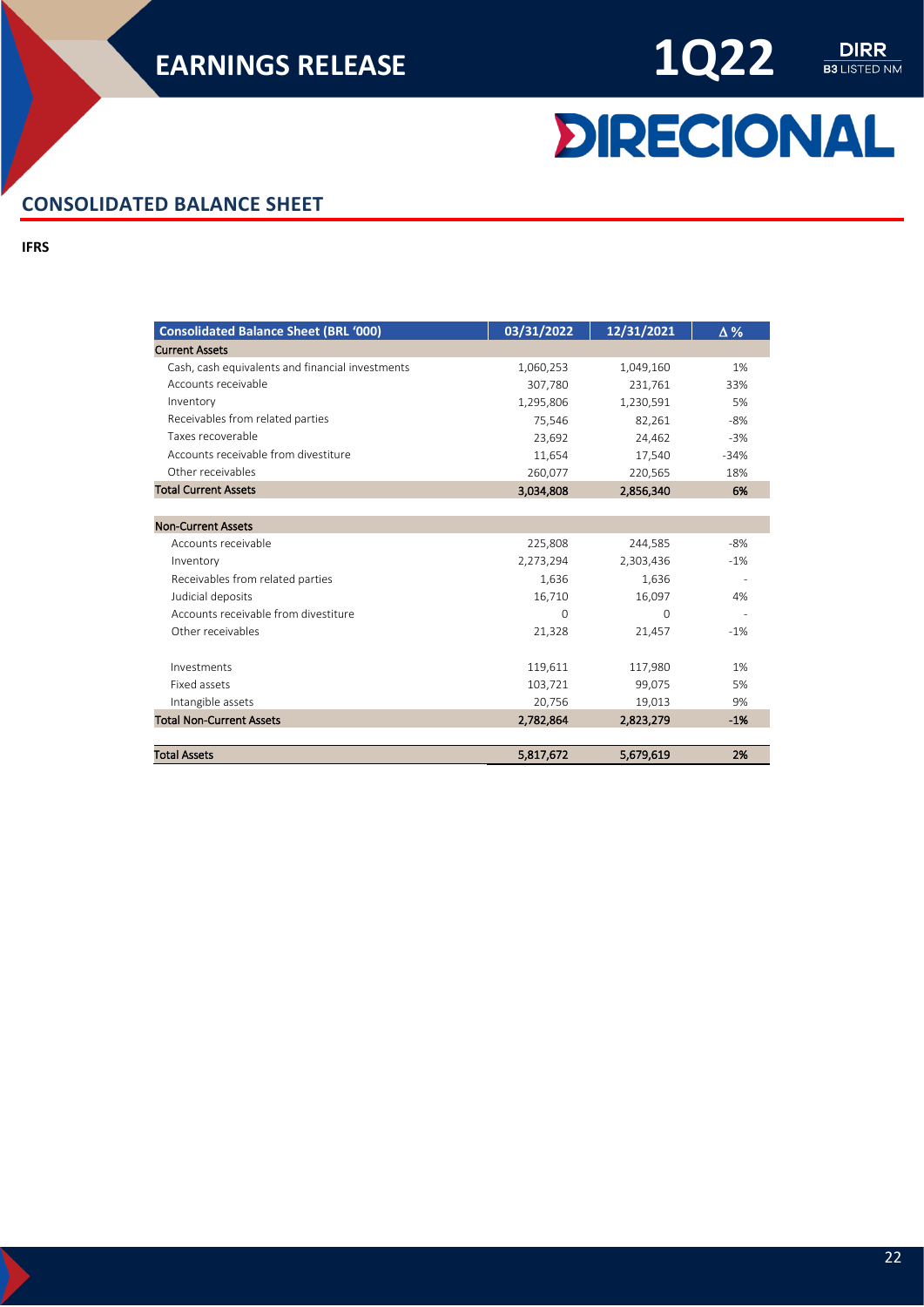

# **DIRECIONAL**

| <b>Consolidated Balance Sheet (BRL '000)</b>                     | 03/31/2022 | 12/31/2021  | $\Delta\,\%$ |
|------------------------------------------------------------------|------------|-------------|--------------|
| <b>Current Liabilities</b>                                       |            |             |              |
| Loans and financing operations                                   | 178,275    | 127,205     | 40%          |
| Suppliers                                                        | 90,528     | 92,054      | $-2%$        |
| Labor obligations                                                | 38,047     | 31,827      | 20%          |
| Tax obligations                                                  | 24,061     | 25,094      | $-4%$        |
| Lease financing                                                  | 10,188     | 10,088      | 1%           |
| Real estate commitments payable                                  | 96,367     | 62,779      | 54%          |
| Advances from customers                                          | 26,466     | 14,705      | 80%          |
| Other accounts payable                                           | 115,660    | 90,346      | 28%          |
| Provision for guarantee                                          | 26,159     | 28,143      | $-7%$        |
| Payables to related parties                                      | 16,473     | 14,600      | 13%          |
| <b>Total Current Liabilities</b>                                 | 622,224    | 496,841     | 25%          |
|                                                                  |            |             |              |
| <b>Non-Current Liabilities</b><br>Loans and financing operations | 1,112,674  | 1,114,197   | $-0%$        |
| Suppliers                                                        | 6,845      | 5,958       | 15%          |
| Provision for guarantee                                          | 15,074     | 12,051      | 25%          |
| Tax obligations                                                  | 8,834      | 9,701       | $-9%$        |
| Lease financing                                                  | 23,687     | 25,129      | $-6%$        |
| Real estate commitments payable                                  | 2,049,724  | 2,060,218   | $-1%$        |
| Advances from customers                                          | 364,327    | 375,344     | $-3%$        |
| Provision for labor, tax, and civil contingencies                | 25,704     | 24,008      | 7%           |
| Other accounts payable                                           | 97,392     | 97,392      |              |
| Payables to related parties                                      | 0          | $\mathbf 0$ |              |
| <b>Total Non-Current Liabilities</b>                             | 3,704,261  | 3,723,998   | $-1%$        |
|                                                                  |            |             |              |
| Shareholder's Equity                                             |            |             |              |
| Capital                                                          | 752,982    | 752,982     |              |
| Capital reserves                                                 | 177,690    | 177,690     |              |
| Stock options granted                                            | 1,230      | 2,259       | $-46%$       |
| Equity adjustment                                                | $-29,685$  | $-29,847$   | $-1%$        |
| Treasury shares                                                  | $-5,407$   | $-7,360$    | $-27%$       |
| Income reserves                                                  | 431,403    | 404,153     | 7%           |
|                                                                  | 1,328,213  | 1,299,877   | 2%           |
| Non-controlling interest                                         | 162,974    | 158,903     | 3%           |
| <b>Total Shareholder's Equity</b>                                | 1,491,187  | 1,458,780   | 2%           |
| Total Liabilities and Shareholder's Equity                       |            | 5,679,619   | 2%           |
|                                                                  | 5,817,672  |             |              |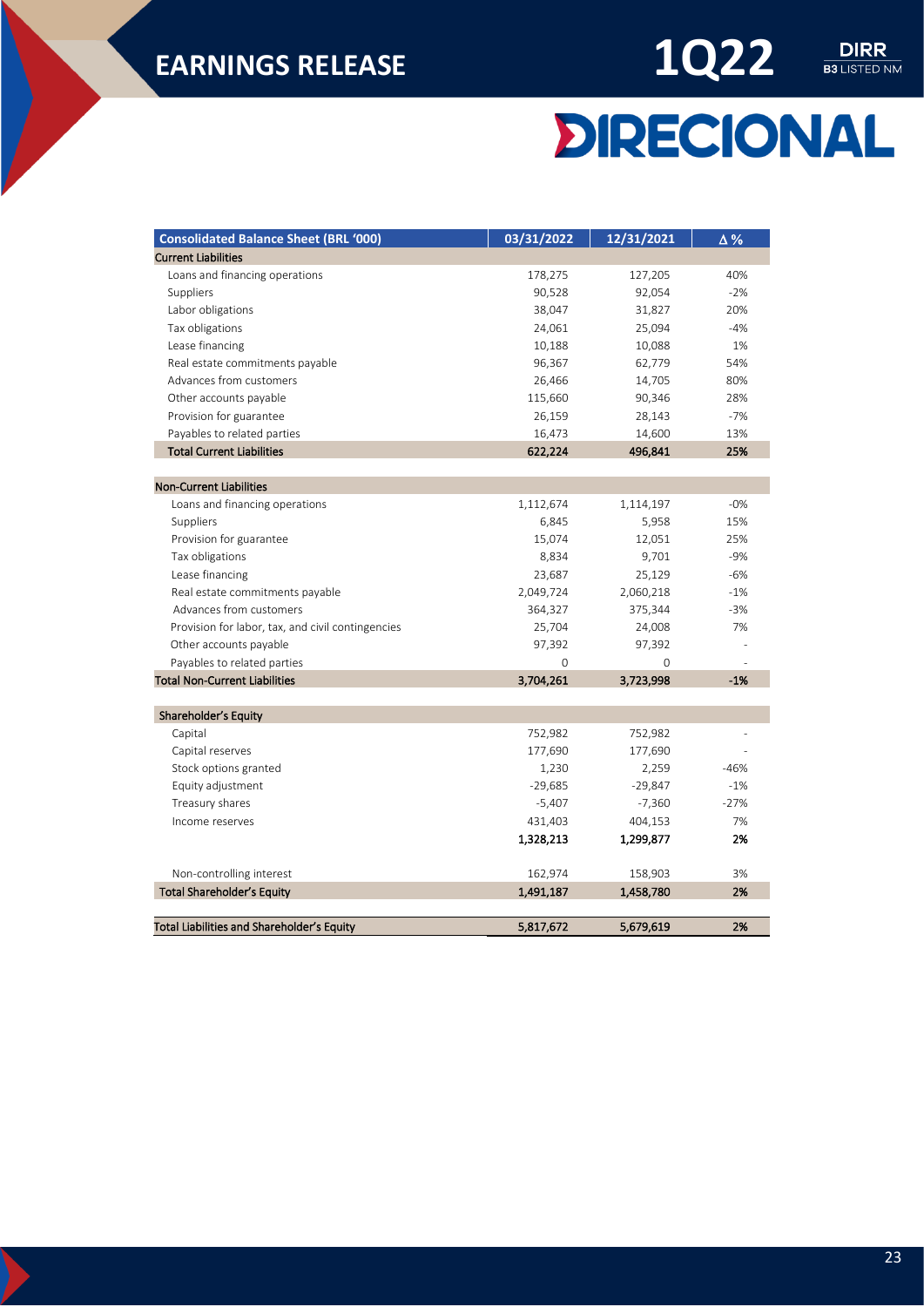$\begin{array}{c}\n\textbf{DIRR} \\
\hline\n\textbf{B3 LISTED NM}\n\end{array}$ 

# **DIRECIONAL**

#### <span id="page-23-0"></span>**CONSOLIDATED INCOME STATEMENT**

| <b>Consolidated Income Statement</b><br>(BRL '000)      | <b>1Q22</b><br>(a) | <b>4Q21</b><br>(b) | <b>1Q21</b><br>(c) | $\Delta\%$<br>(a/b) | $\Delta\%$<br>(a/c) |
|---------------------------------------------------------|--------------------|--------------------|--------------------|---------------------|---------------------|
| Real Estate Sales Revenue                               | 474,798            | 503,290            | 423,180            | $-5.7%$             | 12.2%               |
| Revenue from Services                                   | 14,176             | 24,774             | 20,702             | $-42.8%$            | $-31.5%$            |
| <b>Gross Revenue</b>                                    | 488,974            | 528,064            | 443,882            | $-7.4%$             | 10.2%               |
| Deductions from Gross Revenue - Taxes and others        | $-20,880$          | $-41,093$          | $-29,997$          | $-49.2%$            | $-30.4%$            |
| <b>Net Operating Revenue</b>                            | 468.094            | 486,971            | 413,885            | $-3.9%$             | 13.1%               |
| Cost of real property sale and services rendered        | $-300,936$         | $-309,329$         | $-266,217$         | $-2.7%$             | 13.0%               |
| <b>Gross Profit</b>                                     | 167,158            | 177,642            | 147,668            | $-5.9%$             | 13.2%               |
| General and administrative expenses                     | $-35,322$          | $-34,558$          | $-30,477$          | 2.2%                | 15.9%               |
| Sales expenses                                          | $-44,831$          | $-53,126$          | $-42,750$          | $-15.6%$            | 4.9%                |
| Equity in the results of investees                      | 3,530              | 6,259              | 2,704              | -43.6%              | 30.5%               |
| Other operating income and expenses                     | $-8,827$           | $-1,387$           | $-12,797$          | 536.3%              | $-31.0%$            |
| <b>Other Operating Revenues (Expenses)</b>              | $-85,450$          | $-82,812$          | $-83,320$          | 3.2%                | 2.6%                |
| <b>Financial Expenses</b>                               | $-62,142$          | $-62,343$          | $-29,111$          | $-0.3%$             | 113.5%              |
| <b>Financial Revenues</b>                               | 36,308             | 38,182             | 8,829              | $-4.9%$             | 311.2%              |
| <b>Financial Results</b>                                | $-25,834$          | $-24,161$          | $-20,282$          | 6.9%                | 27.4%               |
| Income before Income and Social Contribution Taxes      | 55,874             | 70,669             | 44,066             | $-20.9%$            | 26.8%               |
| Income and social contribution taxes - current and def. | $-9,805$           | $-9,904$           | $-7,956$           | $-1.0%$             | 23.2%               |
| Net Income before Interests in SPCs and SPEs            | 46,069             | 60,764             | 36,110             | $-24.2%$            | 27.6%               |
| Interest in SPCs and SPEs                               | $-18,638$          | $-16,239$          | $-9,004$           | 14.8%               | 107.0%              |
| Net Income                                              | 27.431             | 44.526             | 27.106             | $-38.4%$            | 1.2%                |
| <b>Gross Margin</b>                                     | 35.7%              | 36.5%              | 35.7%              | $-0.8$ p.p.         | 0.0 p.p.            |
| <b>Gross Adjusted Margin</b>                            | 36.0%              | 36.7%              | 36.0%              | $-0.8$ p.p.         | 0.0 p.p.            |
| <b>Net Margin</b>                                       | 5.9%               | 9.1%               | 6.5%               | $-3.3$ p.p.         | $-0.7$ p.p.         |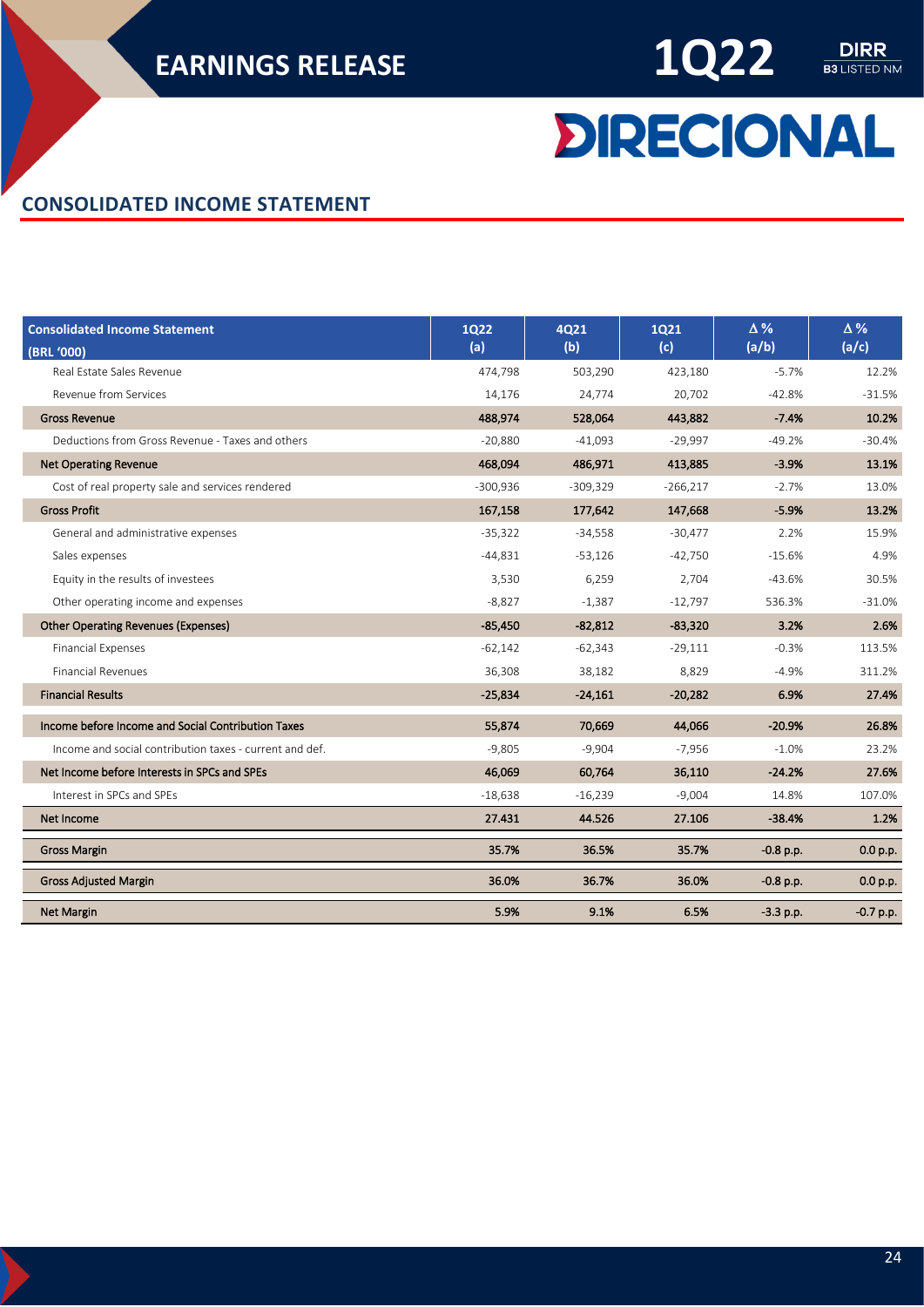

# **DIRECIONAL**

#### <span id="page-24-0"></span>**CONSOLIDATED CASH FLOW STATEMENT**

| <b>Consolidated Cash Flow Statement (BRL '000)</b>                                                | 03/31/2022      | 03/31/2021            |
|---------------------------------------------------------------------------------------------------|-----------------|-----------------------|
| Cash Flow from Operating Activities                                                               |                 |                       |
| Profit before income and social contribution taxes                                                | 55,874          | 44,066                |
|                                                                                                   |                 |                       |
| Adjustments for conciliating the result to the availability generated by the operating activities |                 |                       |
| Depreciations and Amortizations                                                                   | 14,185          | 12,168                |
| Equity earnings                                                                                   | $-3,530$        | $-2,704$              |
| Revenue from financial investments                                                                | $-7,164$        | $-798$                |
| Provision for guarantee<br>Interest on charges and financing                                      | 4,907<br>40,788 | 6,027<br>19,919       |
| Hedge accounting - fair value                                                                     | 1,668           | $\circ$               |
| Exchange Rate on loans and financing                                                              | 0               | 1,098                 |
| Provision for labor, tax, and civil contingencies                                                 | 3,502           | 1,009                 |
| Gains (losses) on physical swaps                                                                  | $-1,552$        | $-6,984$              |
| Gains (losses) on disposal of equity interests                                                    | 0               | $-142$                |
| Correction of accounts receivable for acquisition of equity interests                             | $\mathbf 0$     | $\mathbf 0$           |
| Present value adjustment of accounts receivable                                                   | $-381$          | 2,436                 |
| Present value adjustment on lease financing                                                       | 529             | 616                   |
| Adjustment to net realizable amount on inventory completed                                        | 31              | $-79$                 |
| Provision for losses on accounts receivable                                                       | 406             | 2,864                 |
| Provision for losses on related parties                                                           | 0               | $\mathbf 0$           |
| Provision for stock option plan                                                                   | 744             | 541                   |
| Provision for profit sharing                                                                      | 1,248           | 3,089                 |
| Increase (decrease) in assets                                                                     |                 |                       |
| Accounts receivable                                                                               | $-57,267$       | $-59,214$             |
| Inventory                                                                                         | 36,955          | 71,187                |
| Other credits                                                                                     | $-39,383$       | 934                   |
| Related parties                                                                                   | 7,881           | $-4,257$              |
| Escrow deposits                                                                                   | $-613$          | 302                   |
| Taxes recoverable                                                                                 | 770             | $-1,062$              |
|                                                                                                   |                 |                       |
| (Decrease) increase in liabilities                                                                |                 |                       |
| Suppliers                                                                                         | $-3,111$        | $-23,720$             |
| Labor obligations                                                                                 | 4,972           | 395                   |
| Tax liabilities<br>Real estate commitments payable                                                | 41<br>$-53,152$ | $-1,613$<br>$-39,942$ |
| Advances from clients                                                                             | 5,880           | $-868$                |
| Accounts payable                                                                                  | 25,314          | 22,095                |
| Provision for labor, tax, and civil contingencies                                                 | $-1,806$        | $-3,873$              |
| Related parties                                                                                   | 1,873           | $-4,434$              |
| Collateral for works                                                                              | $-3,868$        | $-5,011$              |
| Paid income and social contribution tax                                                           | $-11,746$       | $-9,438$              |
| Net Cash generated (applied) in Operating Activities                                              | 23,995          | 24,607                |
|                                                                                                   |                 |                       |
| <b>Cash Flow from Investment Activities</b><br>Increase (Decrease) of investments (SPCs and SPEs) | $-363$          | -6,788                |
| Received dividend                                                                                 | 2,262           | 4,895                 |
| Stockholding sales                                                                                | 5,886           | 40,000                |
| Increase of fixed assets                                                                          | $-2,876$        | $-2.392$              |
| Leased fixed assets                                                                               | 0               | $\circ$               |
| Increase of intangible assets                                                                     | $-6.936$        | $-6,787$              |
| Financial Investments                                                                             | 25,705          | 22,661                |
| Net Cash generated (applied) in Investment Activities                                             | 23,678          | 51,589                |
|                                                                                                   |                 |                       |
| <b>Cash Flow from Financing Activities</b><br>Sale of treasury shares                             | 0               | 0                     |
| Dividends paid                                                                                    | $-1$            | 0                     |
| Stock repurchase                                                                                  | 0               | $-21,254$             |
| Increase in leasing investment                                                                    | 0               | 0                     |
| Leasing investment amortization                                                                   | $-1,977$        | $-2,297$              |
| Interest paid on lease                                                                            | $-193$          | $-127$                |
| Loan                                                                                              | 83,189          | 100,438               |
| Payment of debt structuring costs                                                                 | $-830$          | $\circ$               |
| Loan amortization                                                                                 | $-53,485$       | $-65,538$             |
| Interest paid                                                                                     | $-30,337$       | $-11,098$             |
| Increase (Reduction) of capital by non-controlling shareholders                                   | $-14,405$       | $-6,406$              |
| Net cash generated (applied) in financing activities                                              | -18,039         | $-6,282$              |
|                                                                                                   |                 |                       |
| Increase of Cash and Cash Equivalents                                                             | 29,634          | 69,914                |
| <b>Cash and Cash Equivalents</b>                                                                  |                 |                       |
| At the beginning of the period                                                                    | 723,954         | 731,569               |
| At the end of the period                                                                          | 753,588         | 801,483               |

25